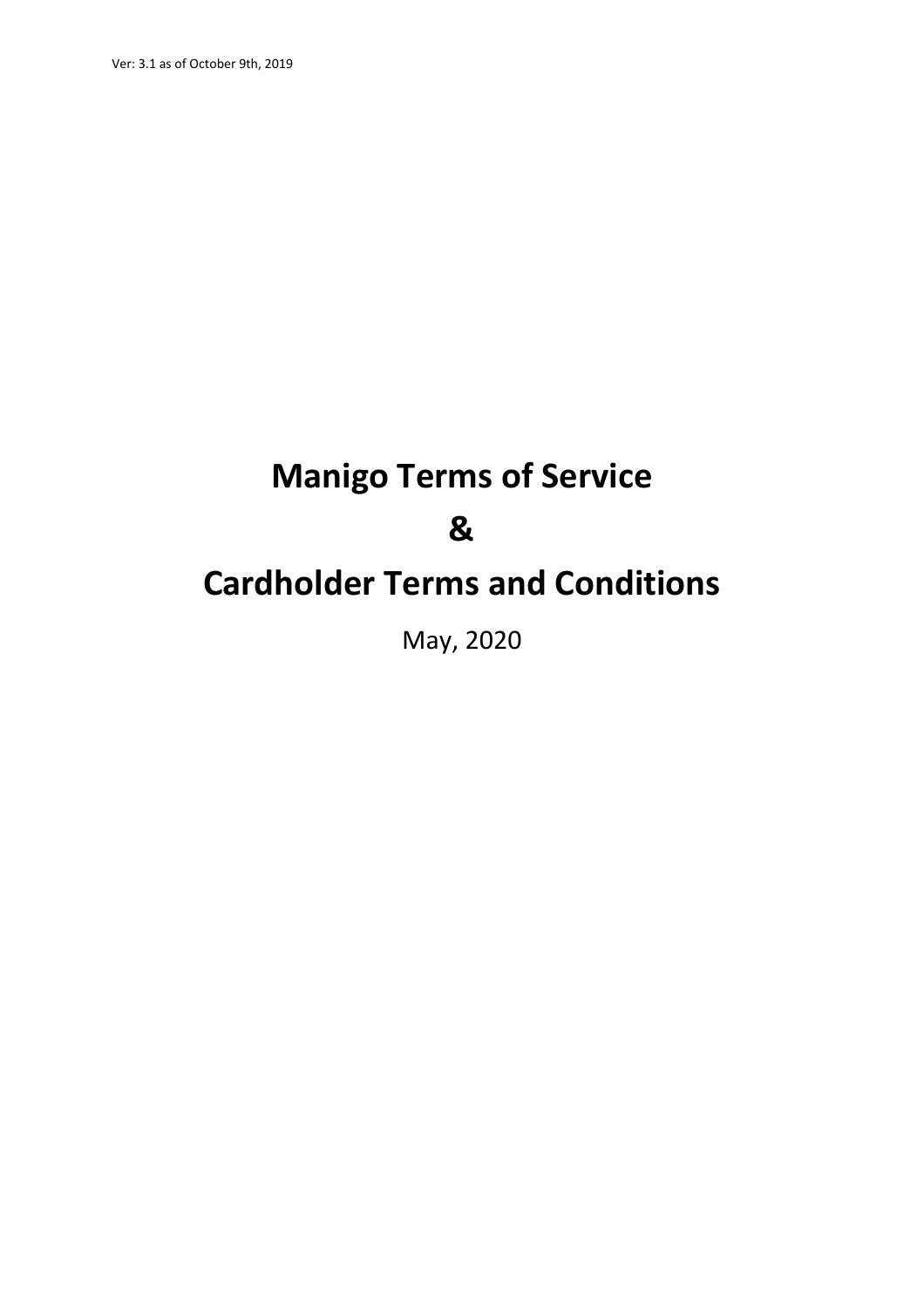| 1.                 |                |                                                                |  |
|--------------------|----------------|----------------------------------------------------------------|--|
| 2.                 |                |                                                                |  |
| 3.                 |                |                                                                |  |
| 4.                 |                |                                                                |  |
| 5.<br>5.1.<br>5.2. |                |                                                                |  |
| 6.                 |                |                                                                |  |
| 7.                 |                |                                                                |  |
| 8.<br>8.1.<br>8.2. |                |                                                                |  |
| 9.                 |                |                                                                |  |
| 10.                |                |                                                                |  |
| 11.                | 11.1.<br>11.2. | Methods of Sending, Spending, Requesting or Exchanging Money 7 |  |
| 12.                | 12.1.<br>12.2. |                                                                |  |
| 13.                |                |                                                                |  |
| 14.                |                |                                                                |  |
| 15.                |                |                                                                |  |
| 16.                |                |                                                                |  |
| 17.                |                |                                                                |  |
| 18.                |                |                                                                |  |
| 19.                |                |                                                                |  |
| 20.                |                |                                                                |  |
| 21.                |                |                                                                |  |
| 22.                | 22.1.<br>22.2. |                                                                |  |
| 23.                |                |                                                                |  |
| 24.                |                |                                                                |  |
| 25.                |                |                                                                |  |
| 26.                |                |                                                                |  |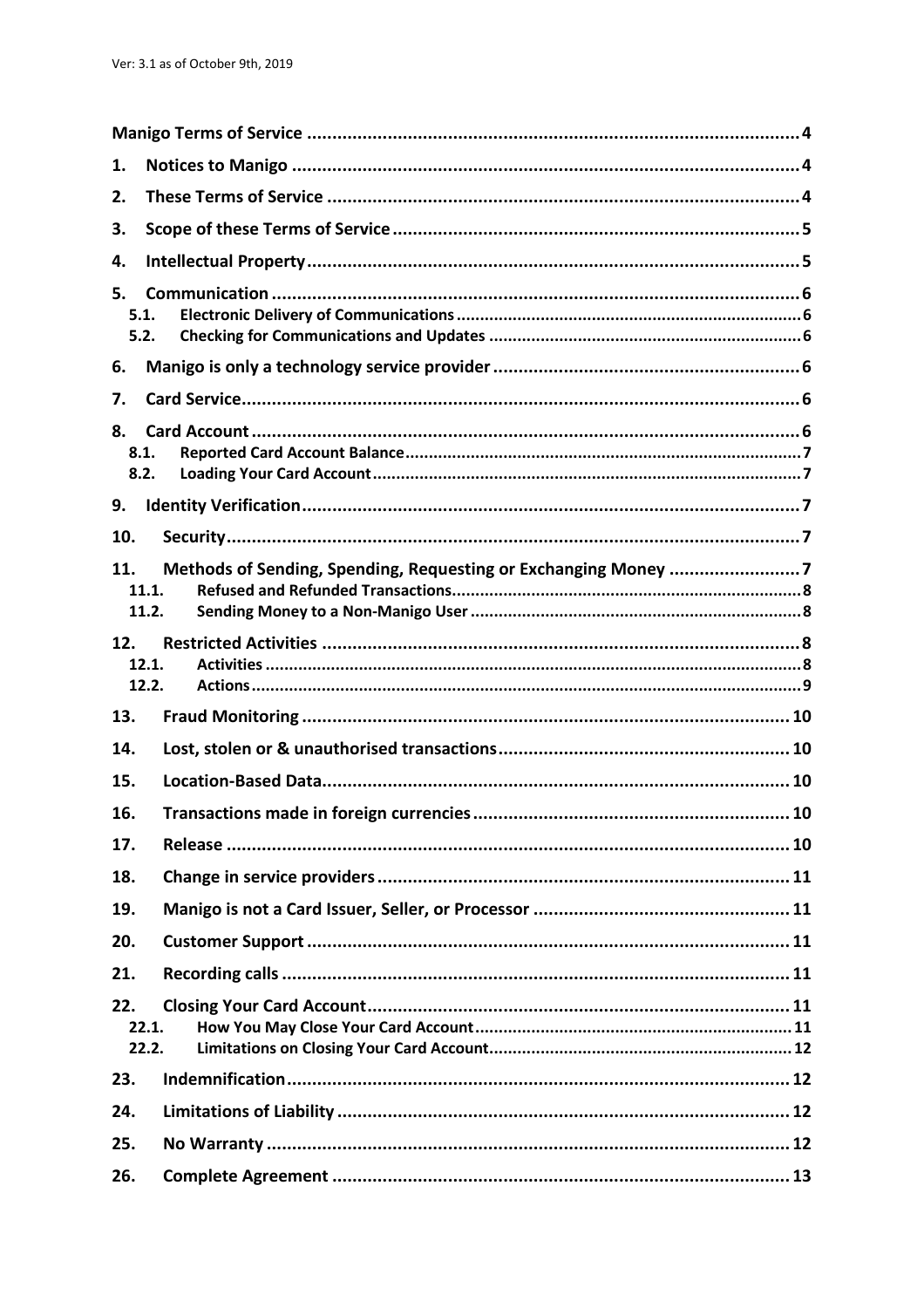| 27. |  |
|-----|--|
| 28. |  |
|     |  |
|     |  |
|     |  |
| 1.  |  |
| 2.  |  |
| 3.  |  |
| 4.  |  |
| 5.  |  |
| 6.  |  |
| 7.  |  |
| 8.  |  |
|     |  |
| 9.  |  |
| 10. |  |
| 11. |  |
| 12. |  |
| 13. |  |
| 14. |  |
| 15. |  |
| 16. |  |
| 17. |  |
| 18. |  |
| 19. |  |
|     |  |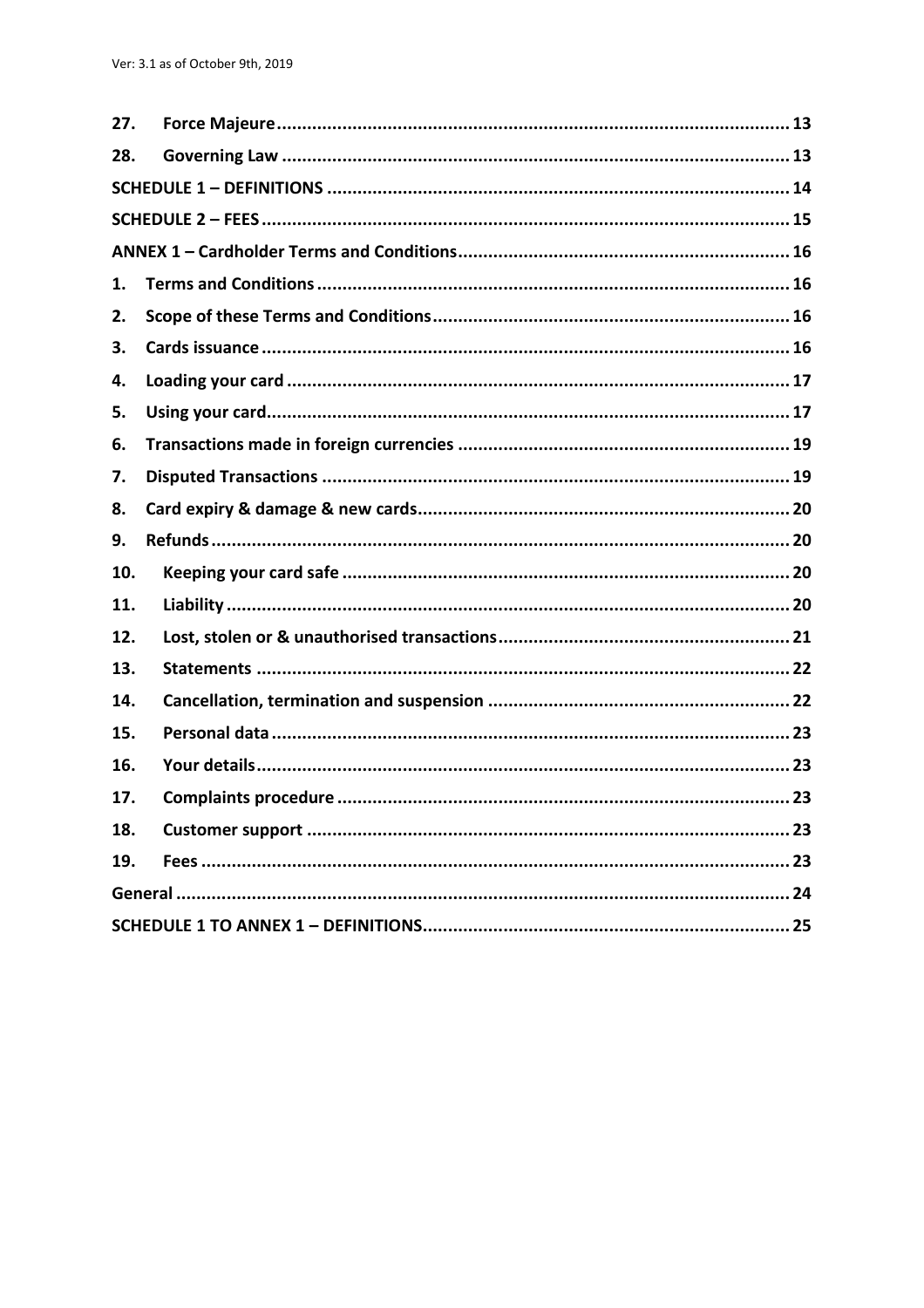# **Manigo Terms of Service**

PLEASE READ CAREFULLY THE FOLLOWING TERMS AND CONDITIONS. YOU ACKNOWLEDGE THAT YOU UNDERSTAND AND AGREE TO ALL OF THESE TERMS IF YOU HAVE CREATED OR USED A MANIGO SERVICE OR HAVE CLICKED AN "I ACCEPT" BUTTON WITH RESPECT TO THE USE OF MANIGO SERVICES.

THESE TERMS OF SERVICE ARE BETWEEN YOU (THE USER) AND MANIGO SERVICES LIMITED, A COMPANY INCORPORATED IN ENGLAND AND WALES WITH COMPANY NUMBER 9894618 AND WHOSE REGISTERED OFFICE IS AT LEVEL39 TECH HUB, ONE CANADA SQUARE, E14 5AB, LONDON UK. MANIGO IS A TECHNICAL SERVICE PROVIDER UNDER THE TERMS OF THE PAYMENT SERVICES REGULATIONS 2009 AND PROVIDES SUPPORT TO THE PROVISION OF PAYMENT SERVICES TO YOU BY THE CARD ISSUER. FOR THE AVOIDANCE OF DOUBT, MANIGO IS NOT REGISTERED OR AUTHORIZED BY THE FINANCIAL CONDUCT AUTHORITY, IT DOES NOT AT ANY TIME ENTER INTO THE POSSESSION OF FUNDS TRANSFERRED THROUGH THE MANIGO SERVICE AND DOES NOT PROVIDE ANY PAYMENT SERVICE ACTIVITIES (AS DEFINED IN THE PAYMENT SERVICES REGULATIONS 2009) TO USERS OF THE MANIGO SERVICE.

CASHFLOWS EUROPE LIMITED (THE CARD ISSUER), IS A COMPANY INCORPORATED IN ENGLAND AND WALES WITH COMPANY NUMBER 5428358 WHOSE REGISTERED OFFICE IS AT CPC1, CAPITAL PARK, CAMBRIDGE, CB21 5XE, UNITED KINGDOM. THE CARD ISSUER IS AN E-MONEY INSTITUTION AUTHORISED AND REGULATED BY THE FINANCIAL CONDUCT AUTHORITY (FCA FIRM REGISTRATION NUMBER: 900006) TO ISSUE E-MONEY AND PROVIDE CERTAIN PAYMENT SERVICE ACTIVITIES IN ACCORDANCE WITH THE E-MONEY REGULATIONS 2011. YOUR MANIGO CARD IS ISSUED BY AND IS THE PROPERTY OF THE CARD ISSUER.

PLEASE NOTE THE FOLLOWING RISKS OF USING THE MANIGO SERVICES, WHICH ARE SET FORTH IN MORE DETAIL IN THE RELEVANT SECTIONS OF THESE TERMS AND CONDITIONS: THE CARD ISSUER MAY CLOSE, SUSPEND, OR LIMIT YOUR ACCESS TO YOUR CARD ACCOUNT AND THE MANIGO SERVICES IF YOU VIOLATE THESE TERMS AND CONDITIONS, OR ANY OTHER AGREEMENT YOU ENTER INTO IN RELATION WITH THIS SERVICE, OR AS MAY BE OTHERWISE SPECIFIED IN THESE TERMS AND CONDITIONS. THE CARD ISSUER MAY ALSO USE FRAUD AND RISK MODELING WHEN ASSESSING THE RISK ASSOCIATED WITH YOUR CARD ACCOUNT.

THESE TERMS OF SERVICE ARE SEPARATE AND INDEPENDENT FROM THE TERMS AND CONDITIONS OF THE ISSUER [\(THE CARDHOLDER AGREEMENT IN ANNEX 1\)](#page-15-0) WHICH GOVERNS THE RELATIONSHIP BETWEEN YOU AND THE ISSUER. BY AGREEING TO MANIGO TERMS OF SERVICE YOU SHALL BE DEEMED TO AGREE TO THE TERMS OF THE CARDHOLDER AGREEMENT, AND CONDITIONS AS WELL.

# **1. Notices to Manigo**

Notices to Manigo made in connection with this Agreement must be sent by postal mail to: Manigo Services Ltd, Level 39 Tech Hub, One Canada Square, London E14 5AB.

# **2. These Terms of Service**

- 2.1. We may change these Terms of Service including without limitation changing the existing fee structure or introducing new fees, from time to time. If so, we will provide you with at least 60 days' notice unless we are required to make such a change sooner by law.
- 2.2. The up-to-date version of these Terms of Service will be available through the website. you should check the website regularly so that you can see the latest version. You will be bound by these Terms of Service and any amendments made to them.
- 2.3. You will be taken to have accepted any change to these Terms of Service that we notify to you unless you tell us that you do not agree with the particular change before the relevant change takes effect. In such circumstance, we will treat your notification to Us as notification that you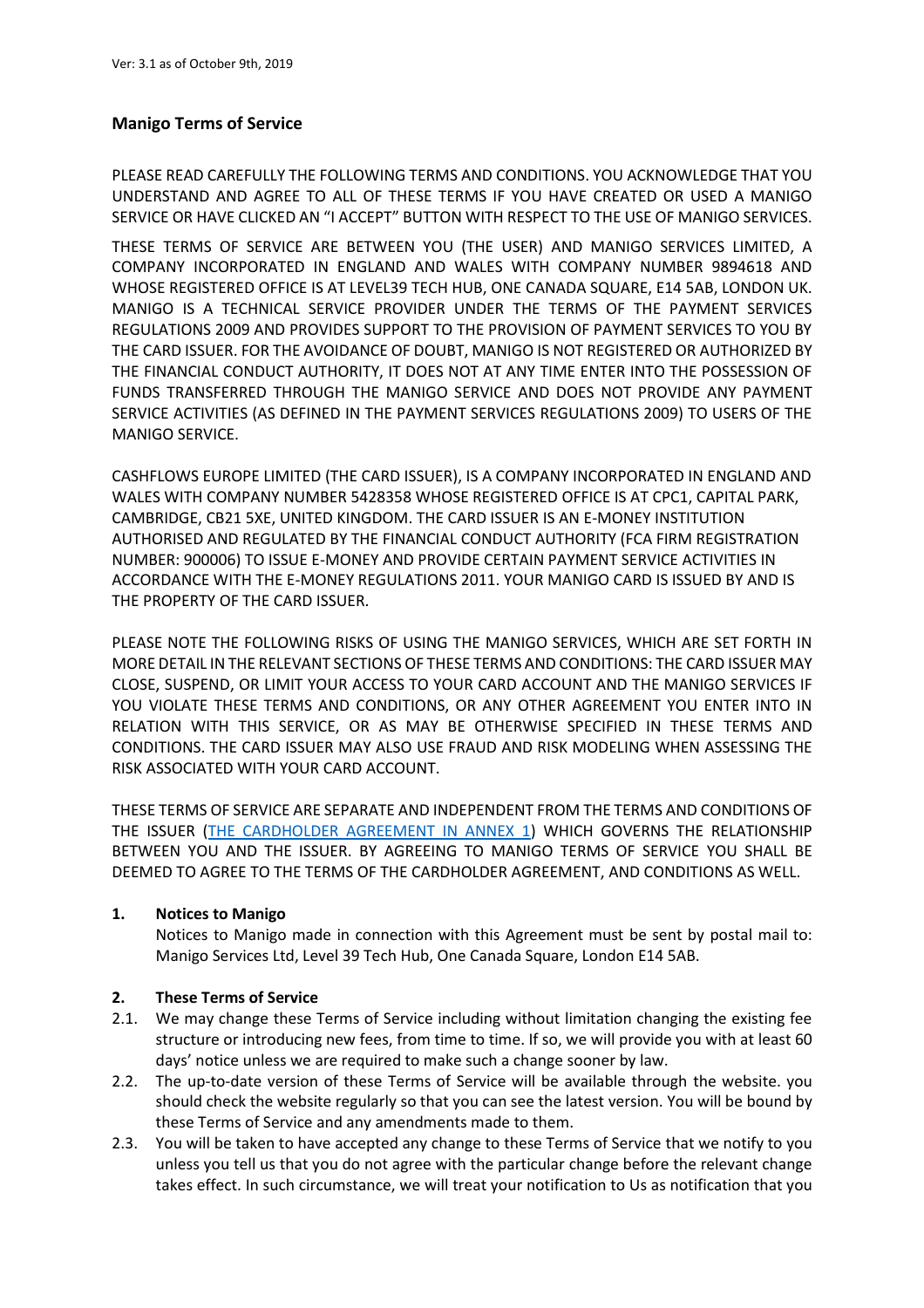wish to terminate these Terms of Service immediately and we will close the account and any other related service and refund the balance to you.

# **3. Scope of these Terms of Service**

3.1. These Terms of Service govern the use of Manigo by you and any User. The funds held in your Card Account are held as e-money and no interest will be paid on these. When You, or a User makes a debit Transaction, the value of the Transaction plus any associated fees payable will be deducted from your Card Account and used to complete the Transaction. When you, or a User makes a credit Transaction, the value of the Transaction minus any associated fees payable will be credited to your Card Account.

# **4. Intellectual Property**

The URLs representing the Manigo website(s), Manigo App, "Manigo" and all related logos of our products and services described in our website(s) and the Manigo App, are either copyrighted by Manigo, trademarks or registered trademarks of Manigo or its licensors. In addition and with reference to both Manigo website(s) and Manigo App, all page headers, custom graphics, button icons, designs and scripts are either copyrighted by Manigo, service marks, trademarks, and/or trade dress of Manigo. You and any User may not copy, imitate, modify, alter, amend or use them without our prior written consent. You and any User may not alter, modify or change these logos in any way, use them in a manner that is disparaging to Manigo or the Manigo Services or display them in any manner that implies Manigo's sponsorship or endorsement. All right, title and interest in and to the Manigo website(s) and Manigo App and any content thereon is the exclusive property of Manigo and its licensors.

When providing us with content or posting content (in each case for publication, whether onor off-line) using the Manigo Services, you grant Manigo a non-exclusive, worldwide, perpetual, irrevocable, royalty-free, sublicensable (through multiple tiers) right to exercise any and all copyright, publicity, trademarks, database rights and intellectual property rights you have in the content, in any media known now or in the future. Further, to the fullest extent permitted under applicable law, you waive your moral rights and promise not to assert such rights against Manigo, its sublicensees or assignees. You represent and warrant that none of the following infringe any intellectual property right: your provision of content to us, your posting of content using the Manigo Services, and Manigo's use of such content (including of works derived from it) in connection with the Manigo Services.

You and any User may not in any way perform any activities whose objective is reverse engineering of the Manigo App and the way Manigo technically works including APIs, technical communication protocol, technical protection measures. As an example, but not limited to, you may not:

- Decompile the Manigo App;
- extract, use, distribute any part of the Manigo App in any form;
- analyse the technical communication protocol used by Manigo for providing Manigo Services;
- perform any network packet inspection involving the Manigo App;
- copy and use any part of the technical communication protocol used by the Manigo App;
- investigate, bypass, disclose, publish in any form any technical protection measures used by the Manigo App such as, but not limited to, authentication handshakes, protocol encryption, password authentication, code obfuscation, code signing, that control access to the code, the service or any specific functionality provided by the Manigo App;
- modify, adapt, integrate into other products, translate and re-write into another language or in another manner the Manigo App;
- copy any code into a program You create as a result of reverse engineering of the Manigo App;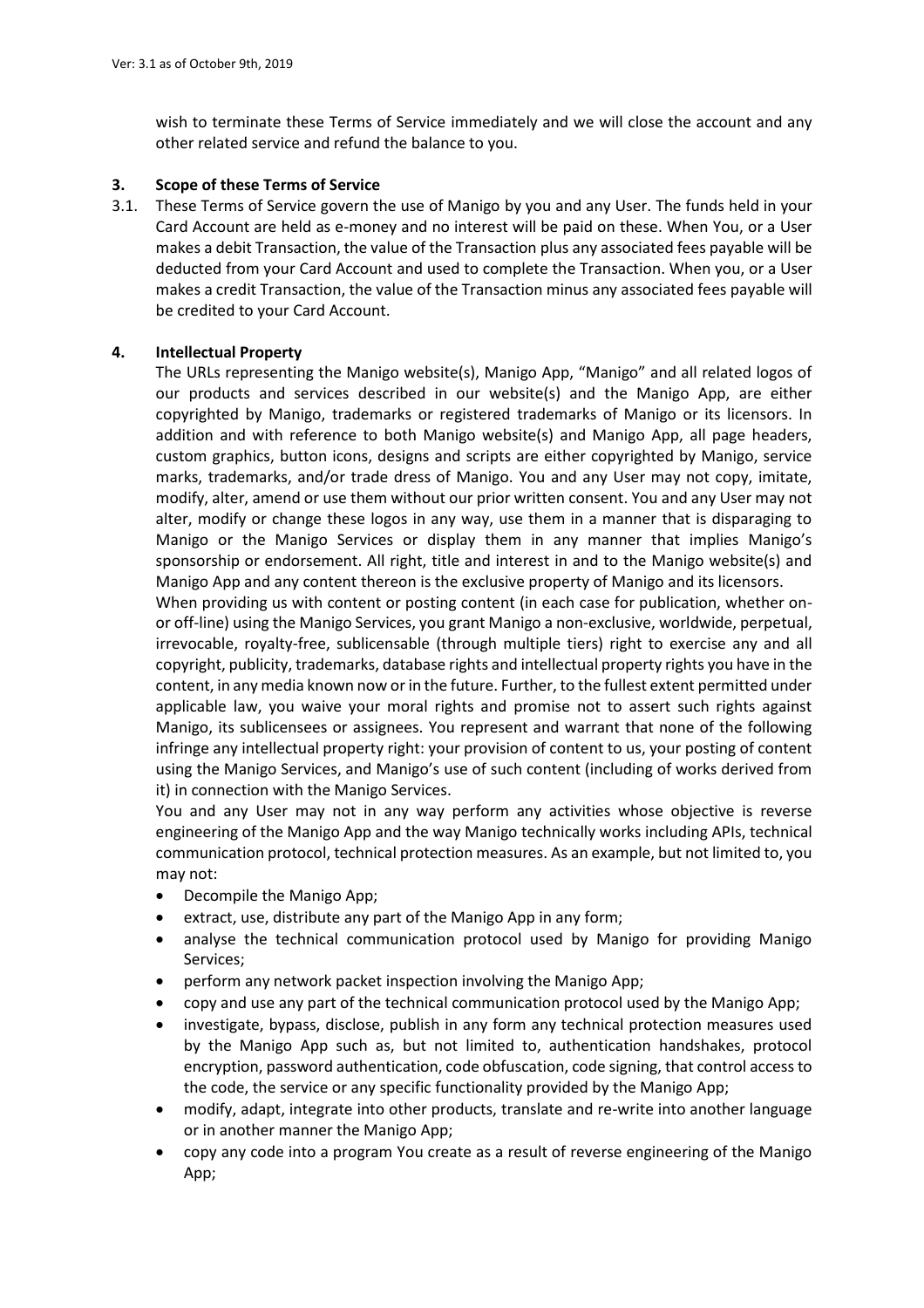# **5. Communication**

5.1. Electronic Delivery of Communications

You agree and consent to electronic receipt of all Communications that we provide in connection with your Manigo Account and the Manigo Services. Since the Manigo Service is an electronic service, you agree that Manigo has no obligation to send, and you have no right to receive, communications in paper form. We will provide Communications to you by making them available through the Manigo Services or by emailing them to you at the primary email address listed in your Manigo Account profile. Electronic Communications shall be deemed to be received by you upon delivery in the following manner: Posting them to your Manigo App, or on our website or making them available through the Manigo Services.

The Issuer and Manigo may issue combined Communications for the sake of convenience and you hereby consent to such joint Communications. You acknowledge and agree that such joint Communications shall not make the Issuer or Manigo Services Limited responsible for the other's services.

# 5.2. Checking for Communications and Updates

It is your responsibility to log on to your Card Account and the Manigo Services to open and review Communications that we deliver to you through those means. We may, but are not obligated under these Terms of Service to provide you with notice of the posting of a Communication to your Card Account or the Manigo Services. You are obligated to review your notices and Transaction history, and to promptly report any questions, apparent errors, or unauthorized Transactions. Failure to timely contact the Card Issuer may result in loss of funds or important rights. You agree that we will not provide you with a separate periodic statement for your use of the Manigo Services unless you specifically request one, in which case you may be charged a fee. You are responsible for reviewing the Transactions reflected in your Transaction history, as made available in the App.

# **6. Manigo is only a technology service provider**

Manigo provides technical support to the provision of payment services to you by the Card Issuer which enables you to make payments transactions through the Manigo App or Manigo Card. Manigo is an independent contractor for all purposes, and is not your agent or trustee. Manigo does not have control of, or liability for, the products or services that are paid for through the Manigo Services. Manigo does not at any time enter into the possession of funds transferred through the Manigo Service and does not provide any payment service activities (as defined in the Payment Services Regulations 2009) to Users of the Manigo Service. We do not guarantee the identity of any User or ensure that a third party will complete a Transaction.

# **7. Card Service**

To use the Manigo Services, you will be issued a Card by the Card Issuer and you hereby authorize us to share any Information you provide to us with the Card Issuer. The Card Issuer will use such Information that you provide in accordance with its privacy practices, including AML & fraud prevention. The Card Issuer will receive, hold and transfer funds on your behalf. Manigo does not receive, hold, transfer or come into possession of your funds. Manigo provides the following technical services: administering your enrollment into that service; receiving, and relaying your transfer instructions for execution by the Card Issuer; reporting services regarding the funds held or transferred for you by the Card Issuer; and, associated customer support.

# **8. Card Account**

Transactions with your Card Account may be limited by applicable limits set by the Card Issuer or Manigo.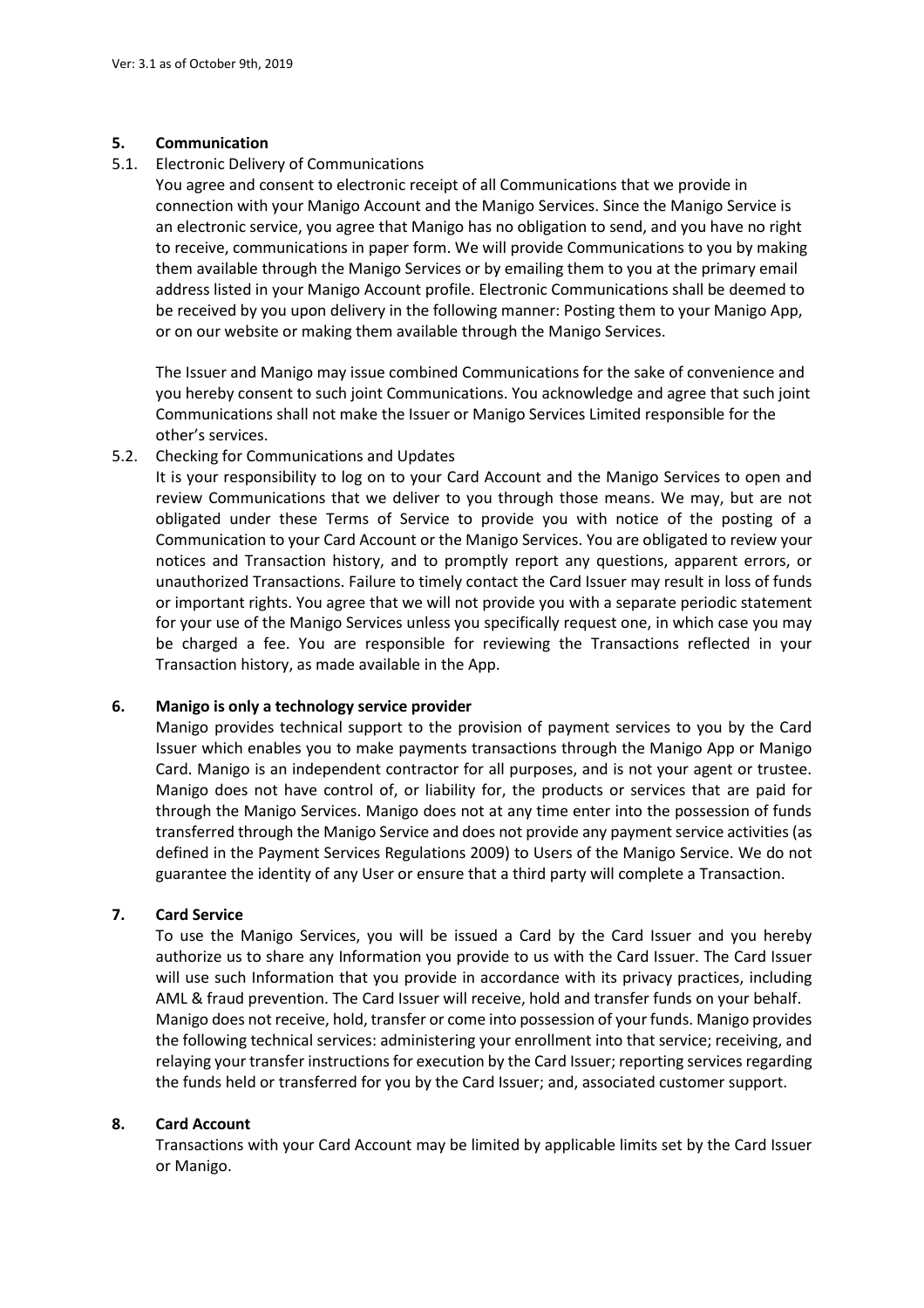# 8.1. Reported Card Account Balance

You acknowledge that balances and available funds reported via the Manigo Services are only approximate real time balances rather than the settled balances in your Account. A real time balance may not take into account pending debits. Despite that fact, Manigo will provide you information about pending debits when it has that information.

# 8.2. Loading Your Card Account

To load your Card Account, you must request an electronic transfer from either your bank account or a debit card. In such a transaction, you are instructing Manigo to instruct Card Issuer and Account Provider to accept electronic transfers via direct deposit, or from a debit card, in the amount you specify, and to deposit such funds into your Card Account.

You can deposit money to your Card Account only from a bank account registered in your name. Transfers from third parties, including but not limited to companies, friends and family, will be returned to the sender's account after deducting third-party processing fees. Regular salary payments can be an exception. Please contact Manigo Customer Support in that case.

# **9. Identity Verification**

You agree to cooperate with all requests made by us or any of our third party service providers in connection with your Card Account, to identify you, verify your identity, or validate your funding sources or Transactions. The Card Issuer reserves the right to close, suspend, or limit access to your Card Account and/or the Manigo Services in the event we are unable to obtain or verify such Information. You authorize The Card Issuer, directly or through Manigo third party service providers, to make any inquiries we consider necessary to validate your identity. This may include asking you for further information, requiring you to provide your date of birth, or other information that will allow the Card Issuer and Account Provider to reasonably identify you, including requiring you to take steps to confirm ownership of your phone number or payment instruments or verifying your Information against third party databases or through other sources. The Card Issuer and Account Provider may also ask to see your driver's license or other identifying documents at any time or proof of your address.

# **10. Security**

You are responsible for maintaining adequate security and control of your mobile phone, any and all IDs, passwords, personal identification numbers (PINs), or any other codes that you use to access the Manigo Services, Manigo Card and your Card Account. You should also carefully safeguard your Card. You agree to immediately notify us of any unauthorized use of your login credentials or other breach of security, either through the app, by phone at +44 (0) 1903 680 360 or by e-mail at support@manigo.com

All Transactions are processed by automated methods, and anyone who obtains your access credentials and/or mobile phone could use it to transfer your money without your permission. If you furnish your mobile phone and/or Manigo Services access credentials to a third party, a third party uses your login credentials, or you negligently make your mobile phone or access credentials available to a third party who then uses them, you will be liable for the Transactions conducted and other use or misuse of your Card Account until and unless the Card Issuer and Account Provider has been notified otherwise. You are responsible for any use or misuse with respect to your login credentials. We may require you to close your Card Account and open a new one, and/or change your Manigo Services access credentials.

# **11. Methods of Sending, Spending, Requesting or Exchanging Money**

By sending, spending, requesting, collecting, splitting or exchanging money, you authorize and instruct Manigo to communicate your instruction to the Card Issuer and Account Provider to execute the transaction. Once you have provided your authorization for the Transaction, you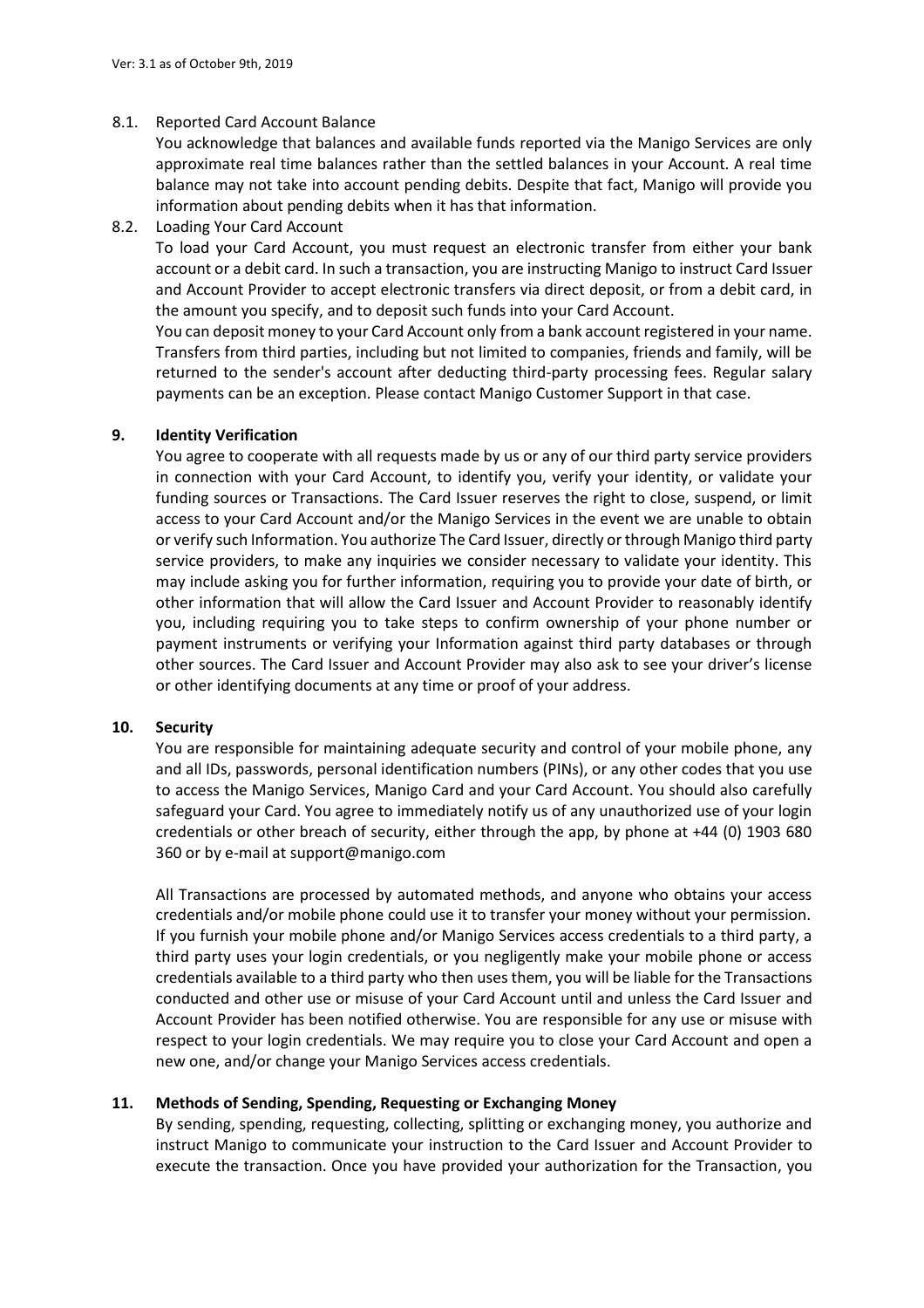will not be able to cancel it, except as provided for by applicable law. You are solely responsible for confirming the accuracy of any Transactions made by you.

11.1. Refused and Refunded Transactions

When you send money, the recipient is not required to accept it. You agree that you will not hold Manigo liable for any damages resulting from a recipient's decision not to accept a payment. Any unclaimed, refunded or denied payment will be returned to you through the original Payment Instrument. Any unclaimed payment will be returned to you within 30 days of the date you initiated payment.

11.2. Sending Money to a Non-Manigo User

Manigo Services may allow you to send money to someone who is not yet a Manigo User. In all cases, upon the sending of money, Manigo will invite the non-Manigo User to become a Manigo User in order to receive your payment or to receive money in their bank account. As part of that process, you authorize Manigo to send mail, email, SMS messages, and push notifications to the non-Manigo User on your behalf. If the non-Manigo User decides to accept your payment in their bank account, then Manigo will communicate these instruction to the Card Issuer and Account Provider to execute the Transaction. A third party may be instructed under an agreement with the Card Issuer to complete the Transaction to the non-Manigo User.

# **12. Restricted Activities**

# 12.1. Activities

In connection with your use of the Manigo Services, or in the course of your interactions with the Card Issuer, Manigo, other Users, or third parties, you will not:

- Breach these Terms of Service, or any other agreement or policy that you have agreed to with Manigo, Card Issuer, the Account Provide or a Card Processor;
- Violate any law, statute, ordinance, or regulation;
- Use the Manigo Services to purchase or sell, or to facilitate the purchase or sale of, illegal goods or services, including, but not limited to: unlawful sexually oriented materials or services, counterfeit products, unlawful gambling activities, fraud, money laundering, the funding of terrorist organizations, or the unlawful purchase or sale of tobacco, firearms, prescription drugs, or other controlled substances;
- Infringe Manigo or any third party's copyright, patent, trademark, trade secret or other intellectual property rights, or rights of publicity or privacy;
- Provide false, inaccurate or misleading information;
- Instruct us to send or receive what we reasonably believe to be potentially fraudulent funds on your behalf;
- Refuse to cooperate in an investigation or provide confirmation of your identity or any Information you provide to us;
- Attempt to "double-dip" during the course of a Dispute, Chargeback, Reversal or other investigation, with "double-dipping" being defined as intentionally or knowingly receiving or intentionally or knowingly attempting to receive funds from both Manigo and a merchant or Card Issuer for the same Transaction;
- Control a Card Account that is linked to another Card Account that has engaged in any of these Restricted Activities;
- Conduct your business or use the Manigo Services in a manner that is likely to result in or may result in complaints, Disputes, Reversals, Chargebacks, fees, fines, penalties or other liability to Manigo, other Users, third parties or you;
- Use your Card Account or the Manigo Services in a manner that the Card Issuer, Visa, MasterCard, American Express, Discover or any other electronic funds transfer network reasonably believes to be an abuse of the card system or a violation of card association or network rules;
- Allow your Card Account to have a negative balance;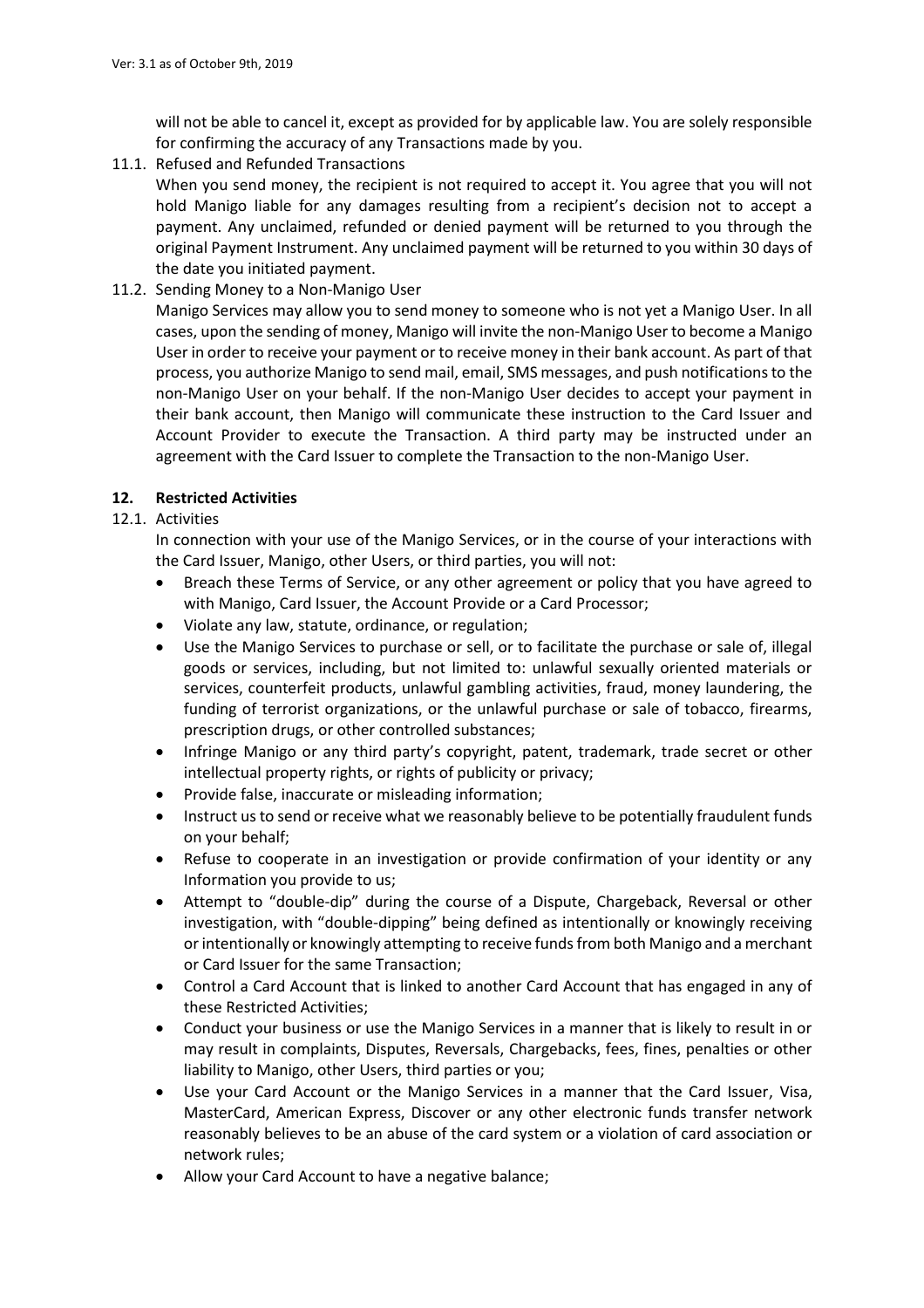- Take any action that imposes an unreasonable or disproportionately large load on our infrastructure; facilitate any viruses, Trojan horses, worms or other computer programming routines that may damage, detrimentally interfere with, surreptitiously intercept or expropriate any system, data or information; use an anonymizing proxy; use any robot, spider, other automatic device, or manual process to monitor or copy our website without our prior written permission; or interfere or attempt to interfere with the Manigo Services;
- Take any action that may cause us to lose any of the services from our Internet service providers, payment processors, or other suppliers;
- Circumvent any Manigo policy or determinations about your Card Account such as temporary or indefinite suspensions or other Card Account holds, limitations or restrictions, including, but not limited to, engaging in the following actions: attempting to create new or additional Card Account when a Card Account has a negative balance or has been restricted, suspended or otherwise limited; creating new or additional Card Accounts using Information that is not your own (e.g. name, address, email address, etc.); or using someone else's Card Account;
- Refuse to cooperate in an investigation or provide confirmation of your identity or any Information you provide to us; or
- Use the Manigo Services in a manner that we believe may be a violation of any applicable electronic payment network rules, card association or network rules, or applicable law.
- Use the Manigo Services to trade FX for speculative purposes or for FX arbitrage.
- If your Card Account is used to conduct (or to attempt to conduct) Transactions that we believe are not permitted by these Terms of Service (such as one of the activities set forth above) or applicable law, we may, in our sole discretion, and without waiving any of our rights, freeze, close, suspend, terminate or limit your access to the Manigo Services. We reserve the right to refuse to facilitate any Transaction.

# 12.2. Actions

If the Card Issuer in their sole discretion, believes that you may have engaged in any Restricted Activities, they may take various actions to protect themselves, other Users, other third parties, or you from liability. The actions it may take include but are not limited to the following:

- It may close, suspend, or limit your access to your Card Account or the Manigo Services (such as limiting access to any of your Payment Methods, and/or your ability to send money, make withdrawals, or remove financial Information).
- It may contact Users who have Transacted with you, contact your bank or debit card issuer, and/or warn other Users, law enforcement, or impacted third parties of your actions;
- It may update inaccurate Information you provided us;
- It may refuse to provide the Manigo Services to you in the future;
- It may take legal action against you; and
- The Card Issuer in their sole discretions, reserve the right to terminate these Terms of Service, access to its website, or access to the Manigo Services for any reason and at any time upon notice to you.

If Manigo in its sole discretion believes that you may have engaged in any Restricted Activities which are relevant to its support of the provision of payment services by the Card Issuer, it may take various actions to protect itself, other Users, other third parties, or you from liability. The actions it may take include but are not limited to the following:

- It may together with the Card Issuer and Account Provider close, suspend, or limit your access to your Card Account or the Manigo Services (such as limiting access to any of your Payment Methods, and/or your ability to send money, make withdrawals, or remove financial Information).
- It may contact Users who have Transacted with you, contact your bank or credit card issuer, and/or warn other Users, law enforcement, or impacted third parties of your actions;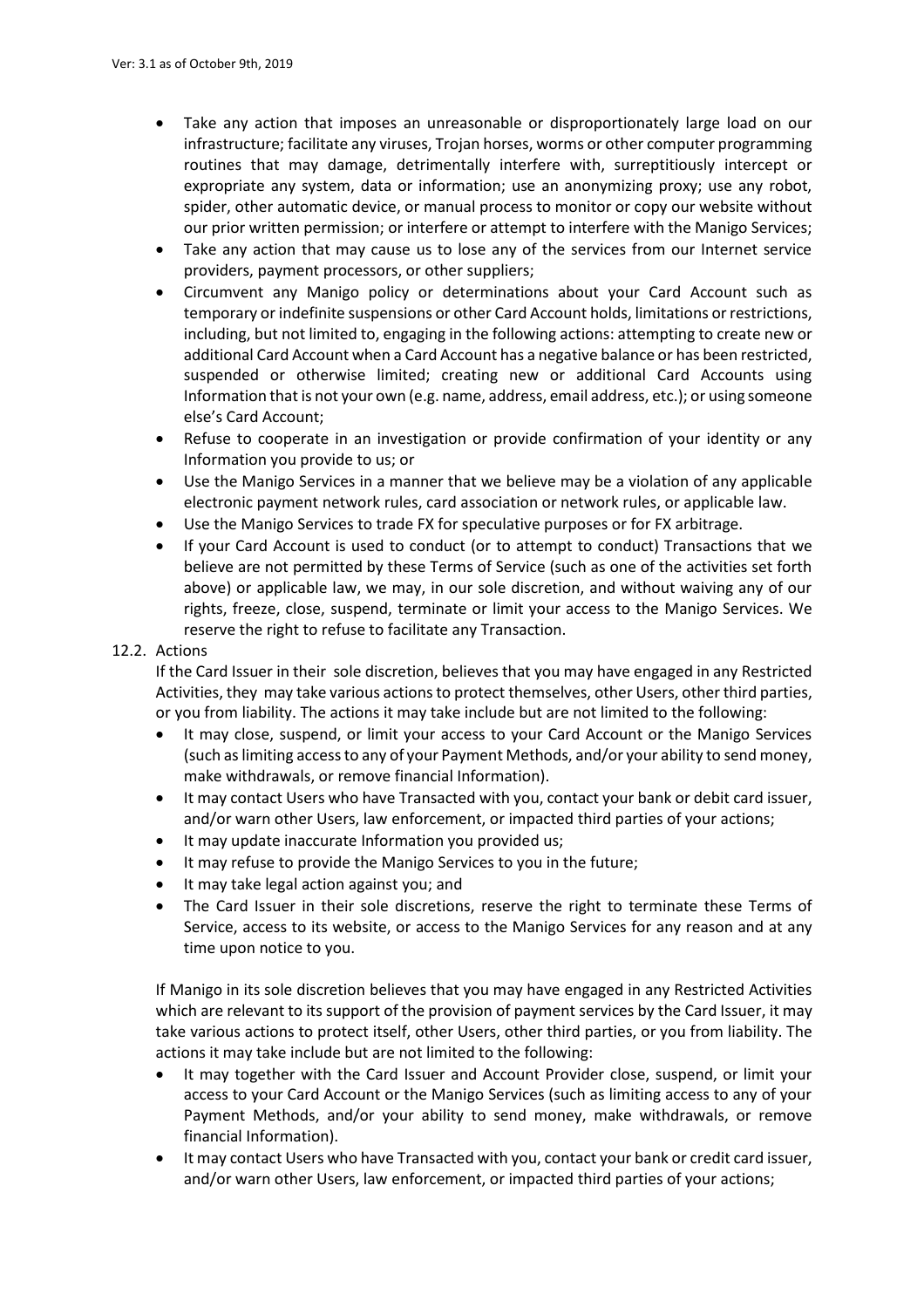- It may update inaccurate Information you provided us;
- It may take legal action against you; and
- Manigo in its sole discretion, reserves the right to terminate these Terms of Service or access to its website for any reason and at any time upon notice to you.

# **13. Fraud Monitoring**

Manigo andthe Card Issuer may monitor your Transactions for the purpose of determining fraudulent activity and whether you are in good standing. Based on our methods, which are subject to change without notice, the Card Issuer may decide to suspend your Card Account, or in other ways limit your privileges. Manigo andthe Card Issuer will use all available information to help combat fraud on our system. If you believe your Card Account has been opened or used in an unauthorized manner in connection with a Transaction, please contact us.

# **14. Lost, stolen or & unauthorised transactions**

You should treat the value on the Card Account like cash in a wallet. If the Card is lost or stolen or there is unauthorised use of a Card, you may lose some or all of the value on your Card Account in the same way as if you lost cash. If you believe that any Transaction posted to your Card Account is unauthorised, has been posted in error or is otherwise incorrect, you must also let us know immediately by contacting Customer Support. We may require you to provide details in writing. You may be required to help us, our agents or any enforcement agency, at our request, if a Card is lost or stolen or if we suspect a Card is being misused. If a Card is reported lost or stolen we will cancel it and may issue a new one. A fee may apply. If you or a User finds the Card after it has been reported it lost, stolen or misused, you must destroy it and inform us immediately.

# **15. Location-Based Data**

You may opt-out of providing location data through your mobile device; Unless you opt-out of providing location data, you consent to the collection, use, sharing, and onward transfer of location data, as further set forth in the Privacy Policy.

# **16. Transactions made in foreign currencies**

- 16.1. If You use Your Card to purchase goods or services or withdraw cash in a currency other than the currencies of Your Card Account or if in order to facilitate any of your Transactions the currencies in your Card Account need to be converted, then such Transaction will be converted to the required currency on the day of the Transaction. The Card Issuer and the Card Issuer will use the prevailing wholesale interbank exchange rate at the time of the transaction. A good guide for the exchange rates on each day is the MasterCard Currency Conversion Tool: https://www.mastercard.us/en-us/consumers/get-support/convert-currency.html..
- 16.2. We reserve the right to revert foreign exchange trades done with you if traded prices differ from market rates due to any external factors such as volatile market conditions, system failure or any other external factors.
- 16.3. We will make every effort to provide you with the best possible FX rates wholesale interbank rates. However, in certain circumstances it is not possible due to the FX market being closed, e.g. weekends or holidays. In such cases We might provide FX rates different from the last closed price to reflect a possible price gap on the market open.

# **17. Release**

If you have a Dispute with one or more Users orthe Card Issuer, you release Manigo (and our parent, our affiliates, and our and their respective officers, directors, agents, joint ventures, employees and suppliers) from any and all claims, demands and damages (actual and consequential) of every kind and nature, known and unknown, arising out of or in any way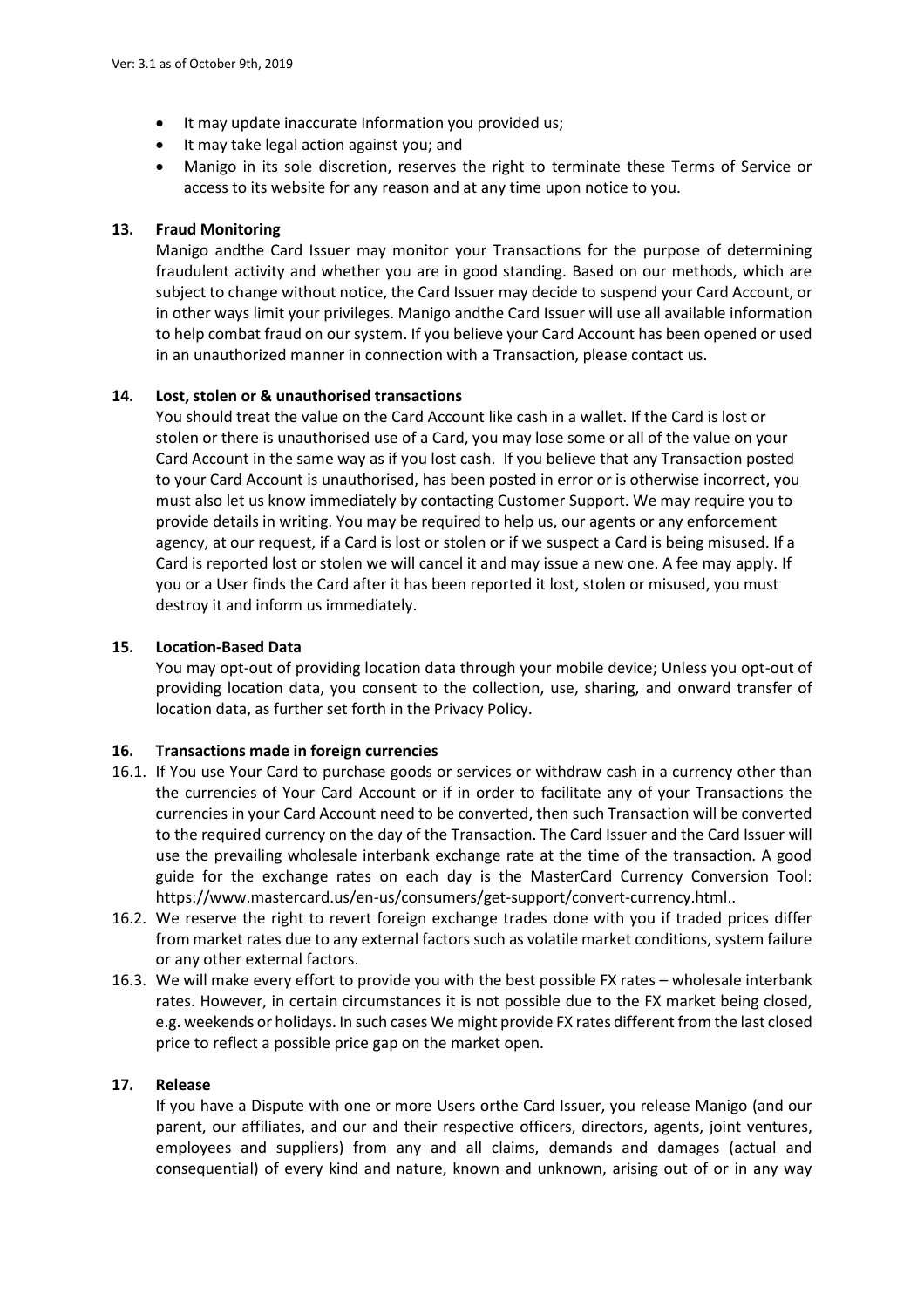connected with such Disputes. You agree that you will not involve Manigo in any litigation or other Dispute arising out of or related to any Transaction, agreement, or arrangement with any User, the Card Issuer, advertiser or other third party in connection with the Manigo Services. If you attempt to do so, (i) you shall pay all costs and attorneys' fees of Manigo and its affiliates and shall provide indemnification as set forth below.

# **18. Change in service providers**

The Card Issuer and Manigo have the right to change any of its third-party service providers, including without limitation the Card Processor, with or without notice, that we, in our sole discretion, deem to be reasonable in the circumstances. You agree to cooperate with the Card Issuer, Manigo and any other service providers selected by the Card Issuer as reasonably required for the Card Issuer or such other service providers to perform services for which it is responsible.

# **19. Manigo is not a Card Issuer, Seller, or Processor**

- 19.1. Manigo is a technical service provider as defined in the Payment Services Regulations 2009 and is not a bank or other financial institution. Your conducting Transactions using the Manigo Services are between you the Card Issuer and Account Provider, and not with Manigo or any affiliates. Manigo is not a party to your Transactions.
- 19.2. In order to use the Manigo Services you will be issued a Manigo branded card by the Card Issuer and you hereby authorize us to share any information you provide to us with the Card Issuer. The Card Issuer will use such information that you provide in accordance with its privacy practices, including AML & fraud prevention. The Card Issuer will receive, hold and transfer funds on your behalf.
- 19.3. Manigo does not receive, hold, transfer or come into possession of your funds. Manigo provides the following technical services: administering your enrollment into that service; receiving, and relaying your transfer instructions for execution by the Card Issuer and Account Provider; reporting services regarding the funds held or transferred for you by the Card Issuer and Account Provider; and, associated customer support.

# **20. Customer Support**

If you have an inquiry regarding a payment made with Manigo, or you believe there has been an error or unauthorized Transaction, please contact the Manigo Customer Support immediately. Customer Support can be contacted via app, email at support@manigo.com or via phone at +44 (0) 1903 680 360.

# **21. Recording calls**

You understand and agree that Manigo may, without further notice or warning and in our discretion, monitor or record the telephone conversations you or anyone acting on your behalf has with Manigo or its agents for quality control and training purposes or for its own protection. You acknowledge and understand that, while your communications with Manigo may be overheard, monitored, or recorded without further notice or warning, not all telephone lines or calls may be recorded by Manigo, and Manigo does not guarantee that recordings of any particular telephone calls will be retained or retrievable.

# **22. Closing Your Card Account**

# 22.1. How You May Close Your Card Account

If you wish to close your Card Account you must contact us by phone at +44 (0) 1903 680 360. Your Card Account can be closed only by you and only over the phone. If you call us with such a request, Manigo will take certain steps to verify your identity and you agree to cooperate in such verification. Once Manigo has verified your identity and confirmed you wish to close your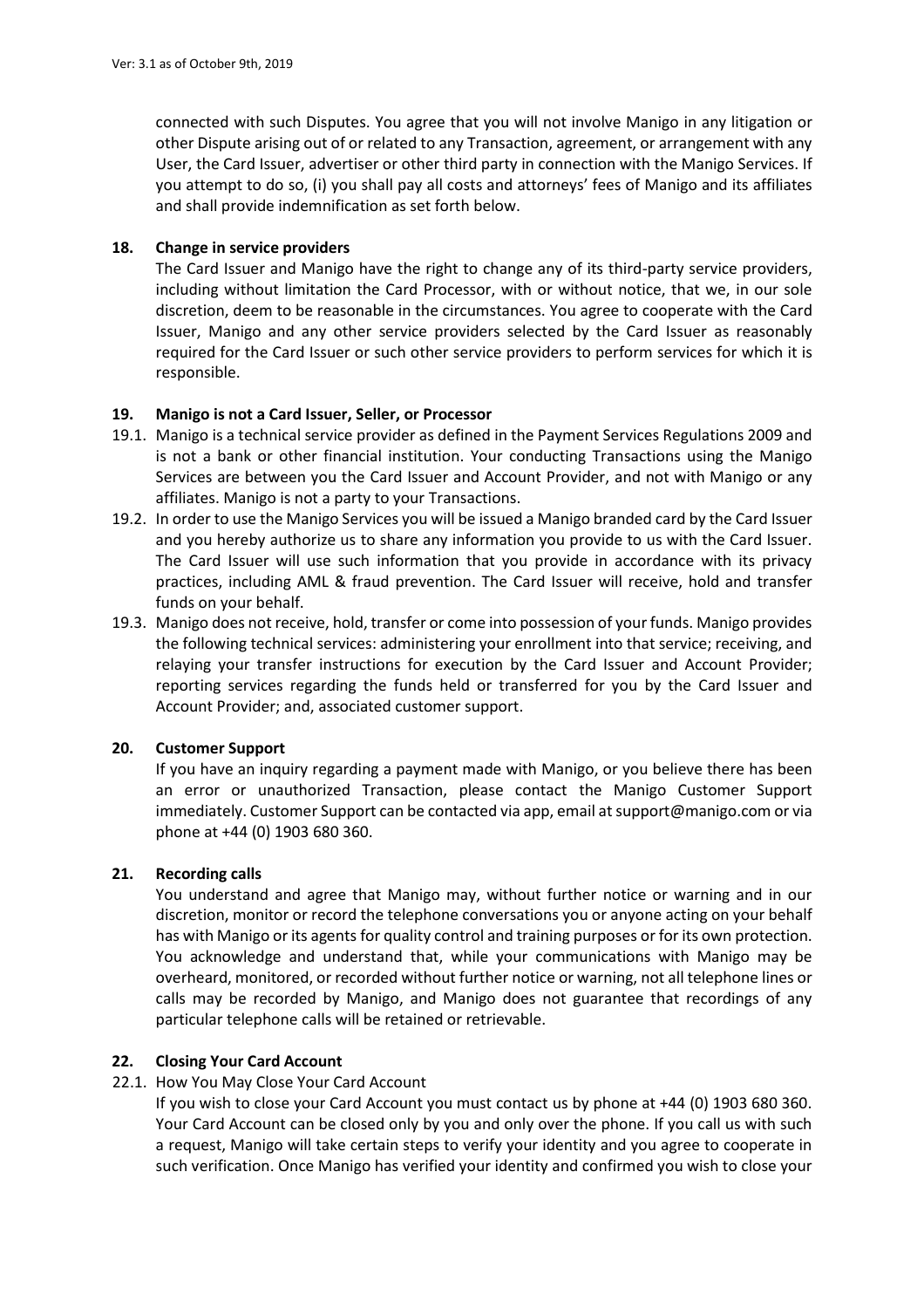Card Account, the Card Issuer will close your Account. When your Card Account is closed, any pending instructions will be cancelled.

22.2. Limitations on Closing Your Card Account

You may not close your Card Account to evade an investigation. If you attempt to close your Card Account while the Card Issuer or Manigo are conducting an investigation, it may freeze the account to protect all parties to the Manigo Services, its affiliates, or a third party against any liability. You will remain liable for any obligations related to your Card Account even after the Card Account is closed.

#### **23. Indemnification**

You agree to defend, indemnify and hold the parties to these Terms of Service, our parents, affiliates and the officers, directors, agents, joint venturers, employees and suppliers of Manigo harmless from any claim or demand (including attorneys' fees) made or incurred by any third party due to or arising out of your breach of these Terms of Service, your improper use of the Manigo Services, and/or your violation of any law or the rights of a third party.

# **24. Limitations of Liability**

In no event shall Manigo, our parent and affiliates, and the officers, directors, agents, joint venturers, employees and suppliers of Manigo ("Manigo Parties") be liable for lost profits or any special, incidental or consequential damages arising out of or in connection with our website, the Manigo services or these terms of service, however arising. Some states do not allow the exclusion or limitation of incidental or consequential damages so the above limitation or exclusion may not apply to you. The liability of Manigo parties to you or any third parties in any circumstance and in the aggregate is limited to £50. In addition, to the extent permitted by applicable law Manigo parties are not liable, and you agree not to hold these parties responsible, for any damages or losses (including, but not limited to, loss of money, goodwill, or reputation, profits, or other intangible losses or any special, indirect, or consequential damages) resulting directly or indirectly from: (1) Your use of or your inability to use the Manigo Services; (2) Delays or disruptions in the Manigo Services; (3) Viruses or other malicious software obtained by accessing the Manigo Services or any associated site or service; (4) Glitches, bugs, errors, or inaccuracies of any kind in the Manigo Services; (5) The content, actions, or inactions of third parties; (6) A suspension or other action taken with respect to your Card Account; (7) Your need to modify practices, content, or behavior, or your loss of or inability to do business, as a result of changes to these terms of service or Manigo's policies. Manigo reserves the right to modify its policies and these terms of service at any time consistent with the provisions outlined herein.

# **25. No Warranty**

The Manigo Services are provided "as is," "as available" and without any representation or warranty, whether express, implied or statutory. Manigo, and the officers, directors, agents, joint venturers, employees and suppliers of Manigo, our parent or our affiliates, (collectively, "Manigo Parties"), make no representation or warranty of any kind whatsoever for the services or the content, materials, information and functions made accessible by the Manigo Services used on or accessed through the Manigo Services, or for any breach of security associated with the transmission of sensitive information through the Manigo Services.the Manigo Parties do not warrant that the functions contained in the Manigo Services will be uninterrupted or error free. The Manigo Parties shall not be responsible for any service interruptions, including, but not limited to, system failures or other interruptions that may affect the receipt, processing, acceptance, completion or settlement of payment transactions or the Manigo Services. The Manigo Parties specifically disclaim any implied warranties of title, merchantability, fitness for a particular purpose and non-infringement.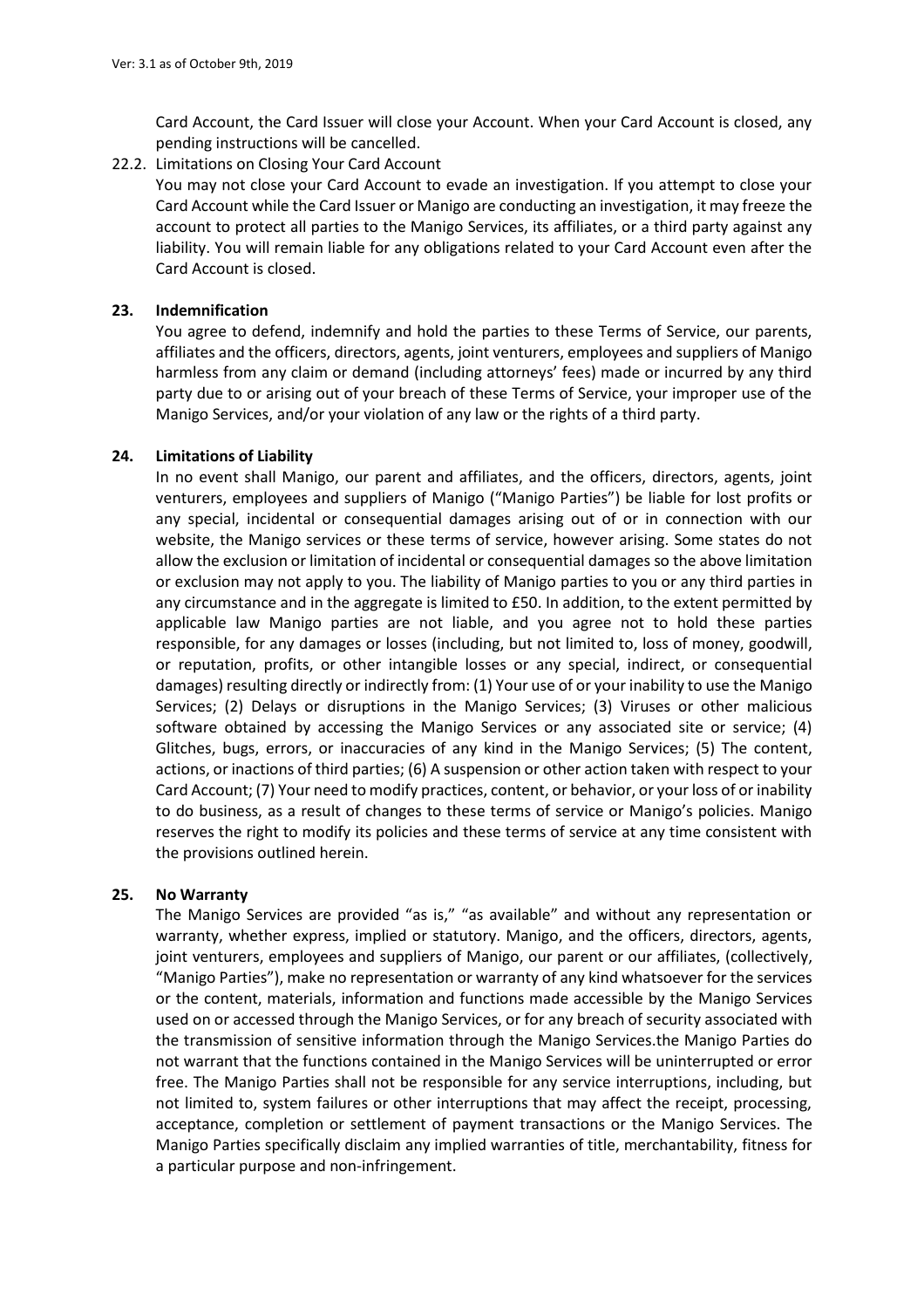Manigo does not have any control over the products or services that are paid for with the Manigo Services. Manigo is not responsible for the quality, performance, or any consequential results of the products and or services purchased during the transactions. Manigo cannot ensure that a merchant you are dealing with will actually complete the transaction or is authorized to do so. Manigo does not guarantee continuous, uninterrupted or secure access to any part of the Manigo Services, and operation of the Manigo Services may be interfered with by numerous factors outside of our control. Manigo will make reasonable efforts to ensure that requests for electronic debits and credits involving bank accounts and credit cards are processed in a timely manner but Manigo makes no guarantees or warranties regarding the amount of time needed to complete processing because the Manigo Services are dependent upon many factors outside of our control, such as delays in the banking system. Some states do not allow the disclaimer of implied warranties, so the foregoing disclaimers may not apply to you. This paragraph gives you specific legal rights and you may also have other legal rights that vary from state to state.

#### **26. Complete Agreement**

These Terms of Service, the Cardholder Agreement (set out in Annex 1), the Modulr Account Terms and Conditions (set out in Schedule 3) set forth the entire understanding between you, the Card Issuer, Modulr Finance Limited and Manigo (as technical service provider) with respect to the Manigo Services. Any other terms which by their nature should survive, will survive the termination of these Terms of Service. Unless stated otherwise in these Terms of Service, if any provision of these Terms of Service is held to be invalid or unenforceable, such provision shall be struck and the remaining provisions shall be enforced.

#### **27. Force Majeure**

We shall not be liable for any delays in processing or other nonperformance caused by such events as fires, telecommunications failures, utility failures, power failures, equipment failures, software failures, labor strife, riots, war, terrorist attack, nonperformance of our vendors or suppliers, acts of God, or other causes over which Manigo has no reasonable control, and nothing in this section will affect or excuse your liabilities and obligations under these Terms of Service.

#### **28. Governing Law**

You agree that the laws of the United Kingdom, without regard to principles of conflict of laws, will govern these Terms of Service and any claim or Dispute that has arisen or may arise between you and Manigo.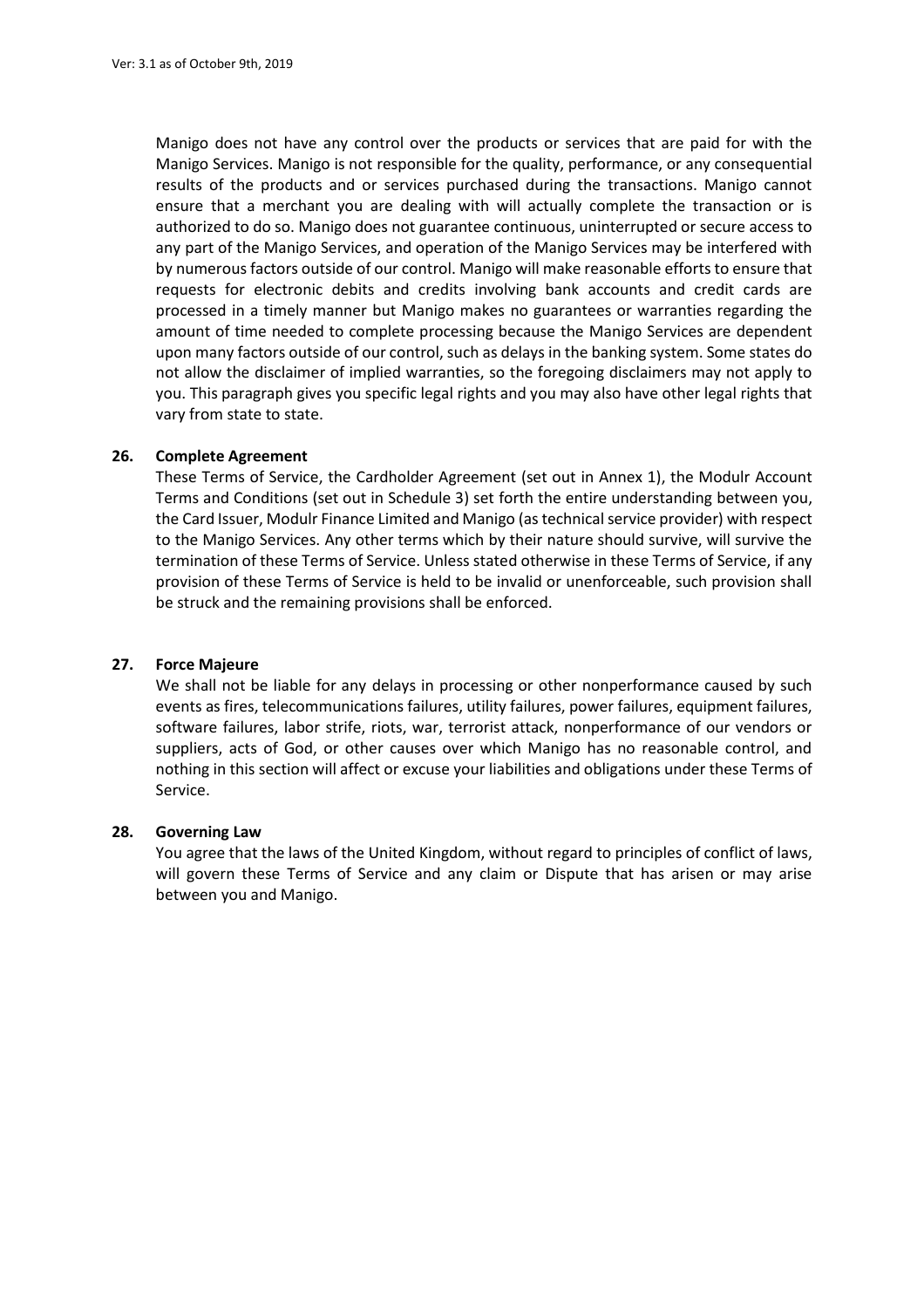# **SCHEDULE 1 – DEFINITIONS**

**"Account Provider"** means Modulr FS Limited (registered number 09897919), 1 Hammersmith Broadway, London, W6 9DL, United Kingdom, acting through its agent Modulr Finance Limited (a company registered in England and Wales under company number 09897957), whose registered office is at 1 Hammersmith Broadway, London, W6 9DL. Modulr FS Limited is regulated by the Financial Conduct Authority for issuance of electronic money under FRN 900573

**"Cardholder Agreement"** means the "Manigo Cards Terms and Conditions" in Appendix

**"Chargeback"** means a request that you file directly with your debit card company to invalidate a Transaction.

**"Card"** means a Manigo-branded card issued to you by Issuer.

**"Card Account"** has the meaning given in the Cardholder Agreement.

**"Card Issuer"** or **"Issuer"** means CashFlows Europe Limited (registered number 5428358), CPC1,

Capital Park, Cambridge, CB21 5XE, United Kingdom, CashFlows Europe Limited is an electronic

money issuer regulated by the Financial Conduct Authority under registration number FRN: 900006.

**"Communications"** means any Manigo Account or Transaction information provided to you, including: any agreements and policies you agree to, (e.g., these Terms of Service) including updates to these agreements or policies; disclosures and notices, including prospectuses and reports for transaction receipts or confirmations; Manigo Account statements and history; and payments authorizations and transaction receipts or confirmations; documents; and any other information related to your Manigo Account or the Manigo Services.

**"Information"** means any confidential and/or personally identifiable information or other information, including but not limited to the following: name, email address, date of birth, tax identification number, billing/shipping address, phone number and financial information.

**"Mobile App"** or **"App"** or **"Manigo App"** means the application on your mobile device through which you use the Manigo Services.

**"Manigo"** means Manigo Services Limited

**"Manigo User"** or **"User"** means any person or entity using the Manigo Services including you and other Manigo Members.

**"Manigo Services"** means the services that allow Users to make (i) Card Transactions; (ii) transfer monies to other Users or Non Users; or (iii) withdraw monies from your Card Account using a mobile device, Manigo card, the internet or other technologies through which Manigo may choose to offer its services from time to time.

**"Manigo Wallet"** means the digital interface that allows you to add, manage and access Payment Instruments, conduct payment transactions and make other permitted uses of the Manigo Services.

**"Payment Instrument"** means a Card Account, a Registered Bank Account, or the Manigo Card.

**"Transaction"** means the use of the Manigo Services to instruct a third party to send/receive/exchange funds on your behalf for a purpose permitted hereunder.

**"Us"** or **"We"** means Manigo Services Limited

**"Website"** means www.manigo.com.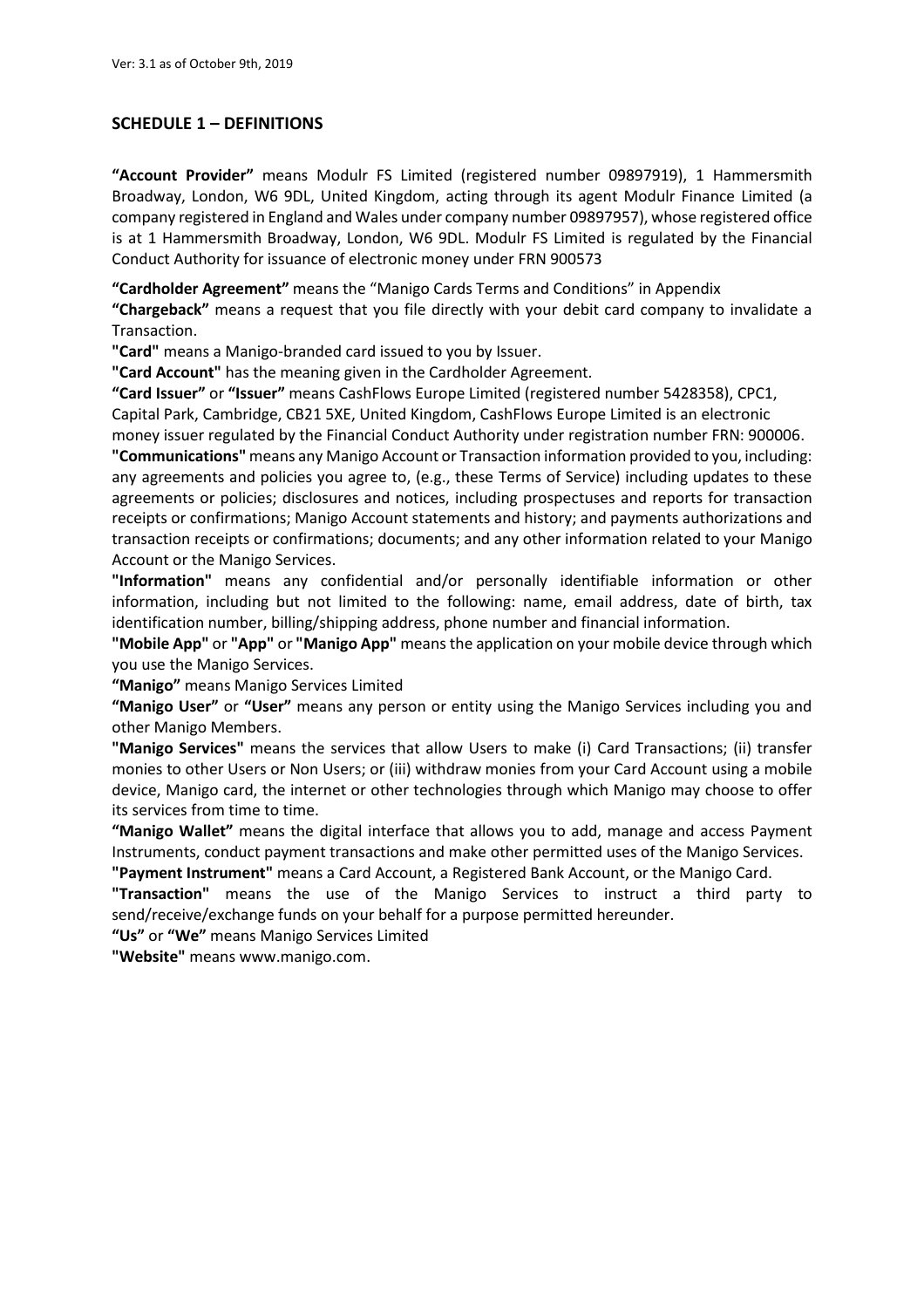# **SCHEDULE 2 – FEES**

| <b>Multi currency account</b> |                                    |  |  |  |
|-------------------------------|------------------------------------|--|--|--|
| Mobile App                    | Free                               |  |  |  |
| Manigo MasterCard             | Free                               |  |  |  |
| Account management            | Free                               |  |  |  |
| <b>Security Features</b>      | Free                               |  |  |  |
| Replacement ManigoCard        | £5/€5 or other currency equivalent |  |  |  |
| Secondary ManigoCard          | £5/€5 or other currency equivalent |  |  |  |

| Top-up / Loading     |      |  |  |  |
|----------------------|------|--|--|--|
| <b>Bank Transfer</b> | Free |  |  |  |
| Debit card           | Free |  |  |  |

# **Transactions**

| Instant transfers<br>(Manigo to Manigo) | Free                                                                                         |
|-----------------------------------------|----------------------------------------------------------------------------------------------|
| <b>Bank transfers</b>                   | Free                                                                                         |
| ATM withdrawals                         | Free up to £200 (or currency equivalent) per<br>calendar month. A 2% fee applies thereafter. |

FX Rates **Live interbank market rate\*** 

Currency exchange transactions (Currency exchange and cross-currency card purchases,1% fee *withdrawals, and bank transfers)*

Transfer changes or recalls **E10** per transfer recall, MT103 request or trace.

\*Manigo will aim to provide the best live market exchange rate wherever possible. As the FX market is closed over the weekend, there is no live market rate. That's why Manigo will set a rate based on the market close before the weekend and our currency exposure. Some illiquid currencies are hard for us to trade which means the rate we can offer may differ from the live interbank rate. For such illiquid currencies like Thai Baht, Russian Rouble and Ukrainian Hryvnia we will offer the best available exchange rate we can provide at the time.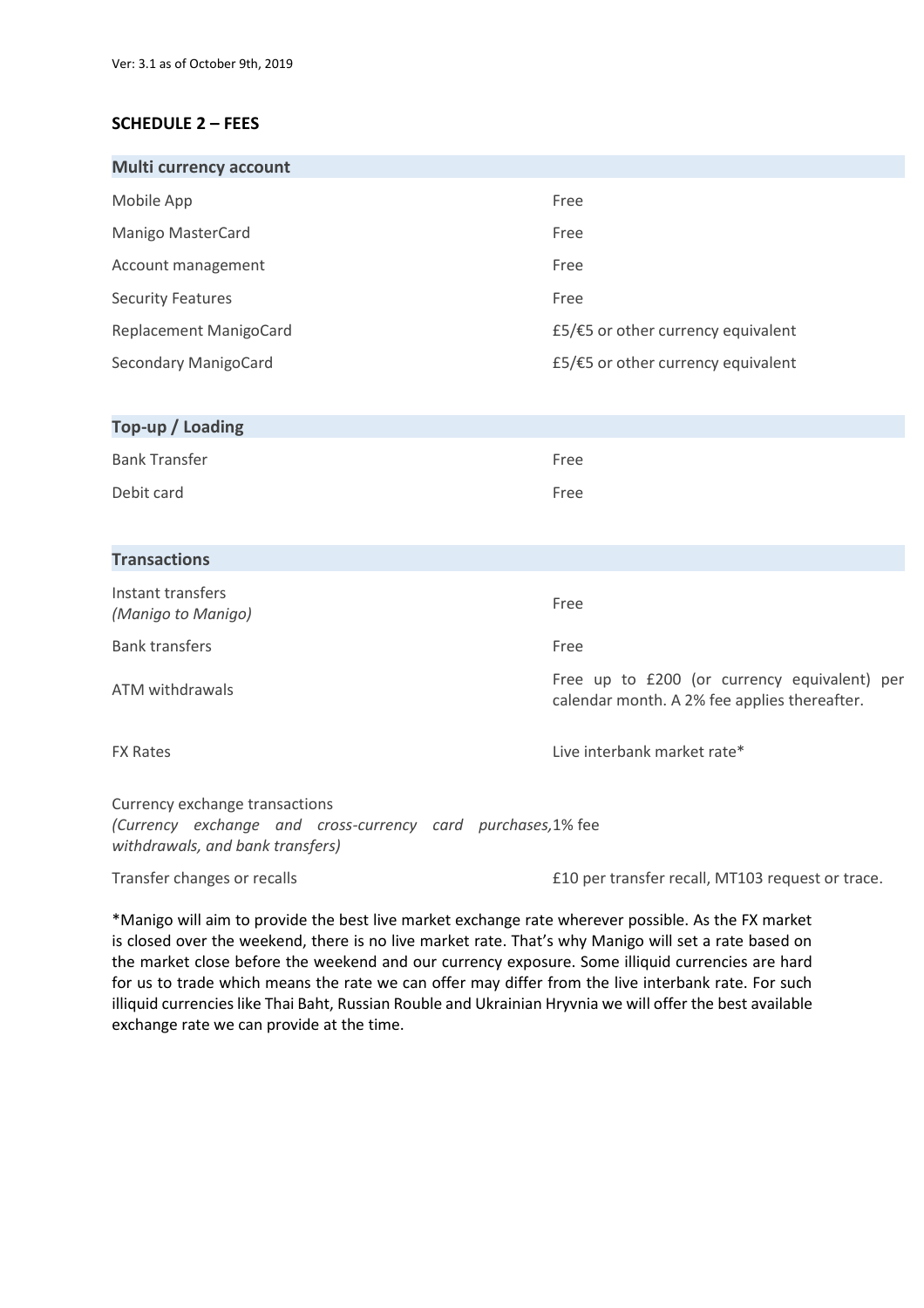# <span id="page-15-0"></span>**ANNEX 1 – Cardholder Terms and Conditions**

You must read these terms and conditions carefully. By using your Manigo card you will be deemed to have accepted these terms and conditions. If you do not accept these terms and conditions you should not use your Manigo card.

Your Manigo card is issued by and is the property of CashFlows Europe Limited (registered number 5428358), CPC1, Capital Park, Cambridge, CB21 5XE, United Kingdom, CashFlows Europe Limited is an electronic money issuer regulated by the Financial Conduct Authority under registration number FRN: 900006.

# **1. Terms and Conditions**

- <span id="page-15-1"></span>1.1. We may change these Terms and Conditions including without limitation changing existing fees or introducing new fees, from time to time by providing You with at least 60 days' notice unless We are required to make such a change sooner by law. All such changes will be posted on the Website and such other means, We agree with You.
- 1.2. The up-to-date version of these Terms and Conditions will be posted on the Website. You should check the Website regularly so that You can see the latest version. You will be bound by these Terms and Conditions and any amendments made to them. We recommend that You print off a copy of these Terms and Conditions to keep for Your records.
- 1.3. You will be taken to have accepted any change We notify to You unless You tell us that You do not agree to it prior to the relevant change taking effect. In such circumstance, We will treat Your notice to Us as notification that You wish to terminate these Terms and Conditions immediately and We will refund the balance on Your Card Account. In this circumstance You will not be charged a refund fee.

# **2. Scope of these Terms and Conditions**

- 2.1. These Terms and Conditions govern Your use of Cards linked to your and Card Account. The funds for all Transactions are held in Your Card Account and no interest will be paid on these. When You make a Transaction using Your Cardsthe value of the Transaction plus any associated fees payable will be deducted from Your Card Account and used to complete the Transaction.
- 2.2. Cards issued to you are prepaid cards and the funds loaded onto each Card are known as electronic money. Your Card is not a credit card, charge card or a debit card. You can only spend to the value of the funds that You load onto Your Card Account. All Cards are issued by CashFlows Europe Limited pursuant to a license by MasterCard®.
- 2.3. Although Our activities are regulated by the Financial Conduct Authority, neither Your Cards nor Your Card Account are covered by the Financial Services Compensation Scheme. However the funds in Your Card Account are safeguarded by Us, which means that they are kept separate from Our assets so in the unlikely event We become insolvent, Your funds remain safe from Our creditors.

# **3. Cards issuance**

- 3.1. To be issued a Card You must be at least 18 years old. Before We can issue You a Card We will need to know some information about You. We will check Your identity and where You live. We may use third parties to obtain this information and carry out checks on Our behalf, this may include using credit reference agencies. However a credit check is not performed and Your credit rating will not be affected.
- 3.2. We reserve the right to refuse to issue You a Card.
- 3.3. If You have any problems with Your Card please contact Customer support.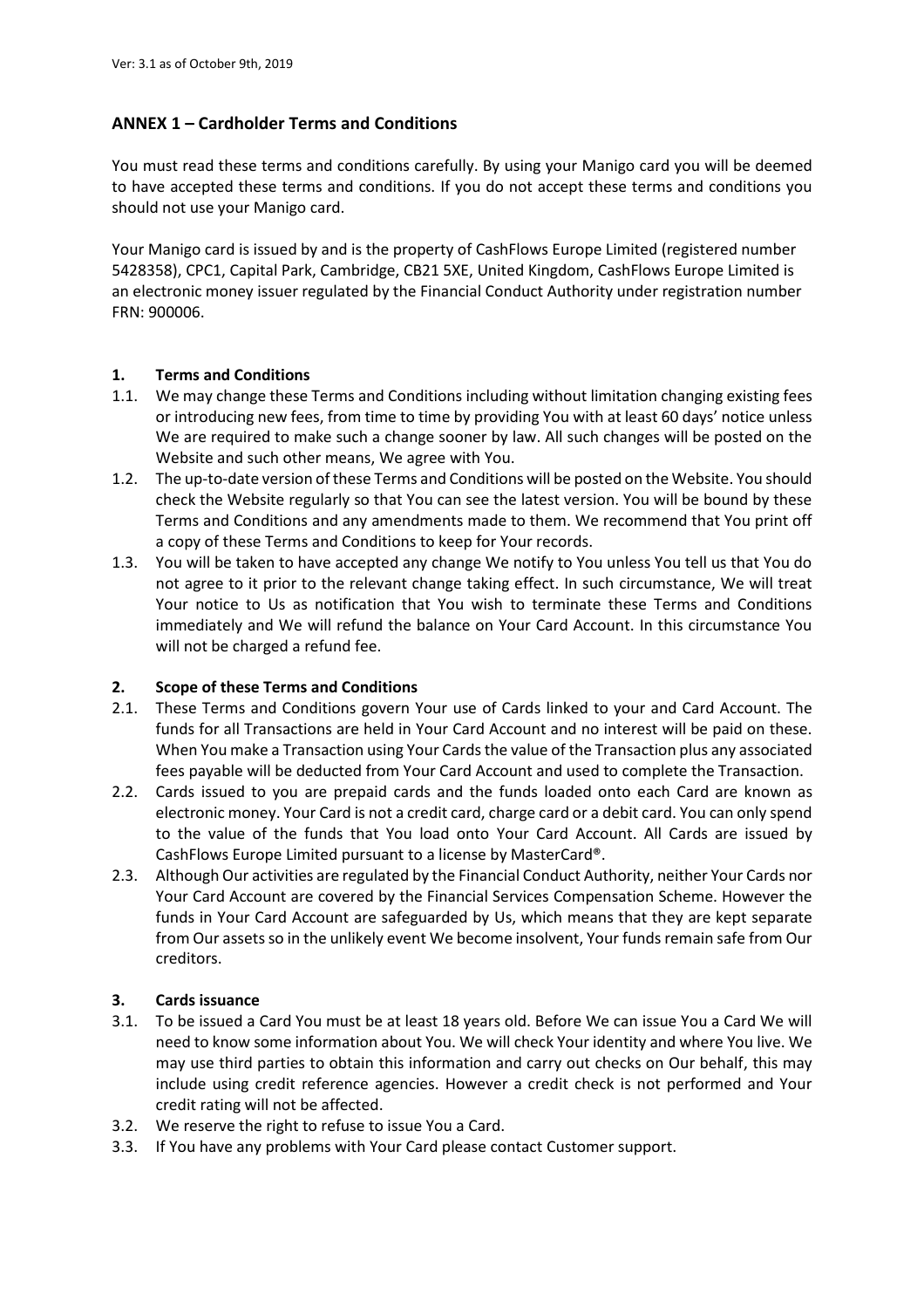- 3.4. If You receive a plastic Card, You must sign it as soon as You receive it and activate it. Activation instructions are set out on the packaging that Your Card is attached to. Your Card cannot be used until this is done.
- 3.5. We may allow You to have additional cardholders in accordance with these Terms and Conditions.
- 3.6. Any additional cardholder must be at least [13] years old. This is Your responsibility to demonstrate to Us, and We may ask for proof of identity including name, date of birth and address and proof that You are the parent or legal guardian of the additional cardholder. You must confirm with any additional cardholder that they consent to You providing this information to Us and We may ask for proof of such consent.
- 3.7. You will be responsible for the use of any additional Cards and for any applicable fees or charges that any additional cardholders may incur. These Terms and Conditions apply to any additional Cards and You must make sure that any additional cardholder complies with the requirements of these Terms and Conditions in respect of their Card.
- 3.8. You must make sure that any additional cardholders under 18 years old do not use a Card for any purpose for which the minimum age is 18 or higher, e.g. gambling, adult entertainment, or purchase of alcohol.
- 3.9. You can request that additional cardholders are issued Cards with either a shared balance with the primary cardholder or an additional Card that has a separate balance and We will charge a fee per Card as set out in the Fees Summary. Both the shared balance and separate balance additional Cards can only receive funds (top-up) by load from the primary Card. All transactions or charges on the shared balance Card will be deducted from Your balance. All transactions or charges on the separate balance Card will be deducted from the balance on that additional Card.
- 3.10. If Your Card expires or is terminated, access to Your balance will cease for any additional cardholder and any additional cardholder Cards will expire or terminate as applicable. This will happen even if the expiry date printed on an additional cardholder's Card is later than that on Your Card.

# **4. Loading your card**

- 4.1. Funds can be transferred into Your Card Account by You or by an other individual or entity using one of the following options:
	- a. By making a bank transfer
	- b. By using a debit card
	- c. By cash deposits through specified Payment Service Providers *This feature is not available yet.*
	- d. By any other Account Holder
		- This is also defined as Person-to-Person (P2P) transfer.
- 4.2. Depending on the method You use to load Your Card Account, a fee may be charged, see Fees Summary for details.
- 4.3. Limits apply to the number of times Your Card Account may be loaded in a day. Minimum and maximum load limits also apply, these are set out in the Fees Summary. We reserve the right to refuse to accept any particular load transaction.

# **5. Using your card**

- 5.1. You can use Your Card to purchase goods and services anywhere MasterCard® is accepted. You can also withdraw cash at an ATM or over the counter at a financial institution displaying the MasterCard® logo, subject to there being sufficient funds in Your Card Account and the Merchant, ATM supplier or financial institution being able to verify this online.
- 5.2. There are spending and withdrawal limits for the use of Your Card, please see Fees Summary for details.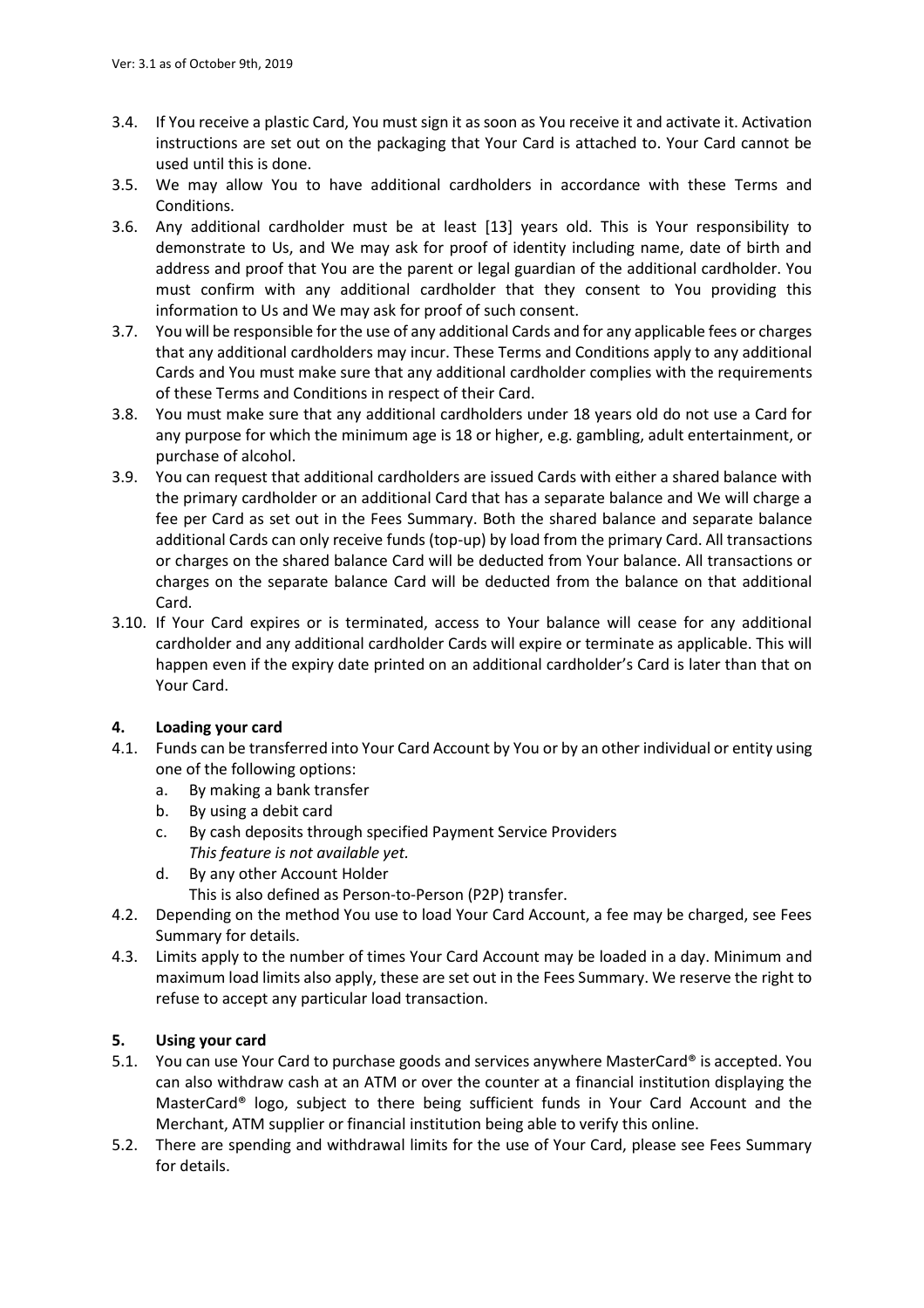- 5.3. Be aware that some ATM providers charge additional fees for the use of their ATMs and some Merchants add a surcharge for using certain types of cards. You may also be subject to their terms and conditions of business. It is Your responsibility to check before proceeding with Your Transaction.
- <span id="page-17-1"></span><span id="page-17-0"></span>5.4. We reserve the right to decline any Transactions at Our discretion.
	- a. We may at any time suspend, restrict or cancel Your Card or refuse to issue or replace a Card for reasons relating to the following:
		- i. We are concerned about the security of Your Cards or Card Account;
		- ii. We suspect Your Card is being used in an unauthorised or fraudulent manner;
		- iii. You break an important part of these Terms and Conditions or repeatedly break any term in these Terms and Conditions and fail to resolve the matter in a timely manner; or
	- b. If We take any of the steps referred to above in *Sectio[n 5.4](#page-17-0)[a](#page-17-1)*., We will tell You as soon as We can or are permitted to do so after We have taken such steps. We may ask You to stop using Your Card and return it to Us or destroy it. We will issue You with a replacement Card if after further investigations We believe that the relevant circumstances no longer apply.
	- c. We may also decline to authorise a transaction:
		- i. if We suspect Your Card is being used in an unauthorised or fraudulent manner;
		- ii. if sufficient funds are not loaded on Your Card at the time of a Transaction to cover the amount of the Transaction and any applicable fees; or
		- iii. if We believe that a Transaction will break the law;
	- d. If We refuse to authorise a Transaction, We will, if practicable, tell You why immediately unless it would be unlawful for Us to do so. You may correct any information We hold and which may have caused Us to refuse a Transaction by contacting Customer support. We shall not be liable in the event that a Merchant refuses to accept Your Card or if We do not authorise a Transaction, or if We cancel or suspend use of Your Card. Unless otherwise required by law, We shall not be liable for any loss or damage You may suffer as a result of Your inability to use Your Card for a Transaction.
- 5.5. You must not spend more money with Your Cards than You have in Your Card Account. You are responsible for ensuring that You have sufficient funds when You authorise a Transaction. If this occurs You must pay the overspend to Us immediately. We will take any such action seriously and take any steps necessary to enforce any actions against You.
- <span id="page-17-2"></span>5.6. You agree that once We notify You of any such overspend by whatever means You must repay it immediately. We reserve the right to deduct an amount equivalent to the overspend from any other Cards the You hold with Us or from any other payment instrument You designate to Your Card Account and against any funds which You subsequently paid into Your Card Account. We may suspend Your Card and any other Cards connected to You until we are reimbursed the overspend amount.
- 5.7. In certain sectors, Merchants such as car hire companies, hotels, restaurants and other service providers will estimate the sum of money You may spend or for which You require authorisation. The estimate may be for greater than the amount You spend or are charged, for example:
- a. at restaurants You may be required to have a maximum of 20% more on Your Card than the value of the bill to allow for any service charge added by the restaurant;
- b. at "pay at pump" petrol pumps (if applicable) You may be required to have an amount equal to the maximum Transaction value permitted at the pump in Your Card Account. This means that some of the funds on Your Account may be held for up to 30 days until the Merchant has settled the Transaction amount and accordingly, You will not be able to spend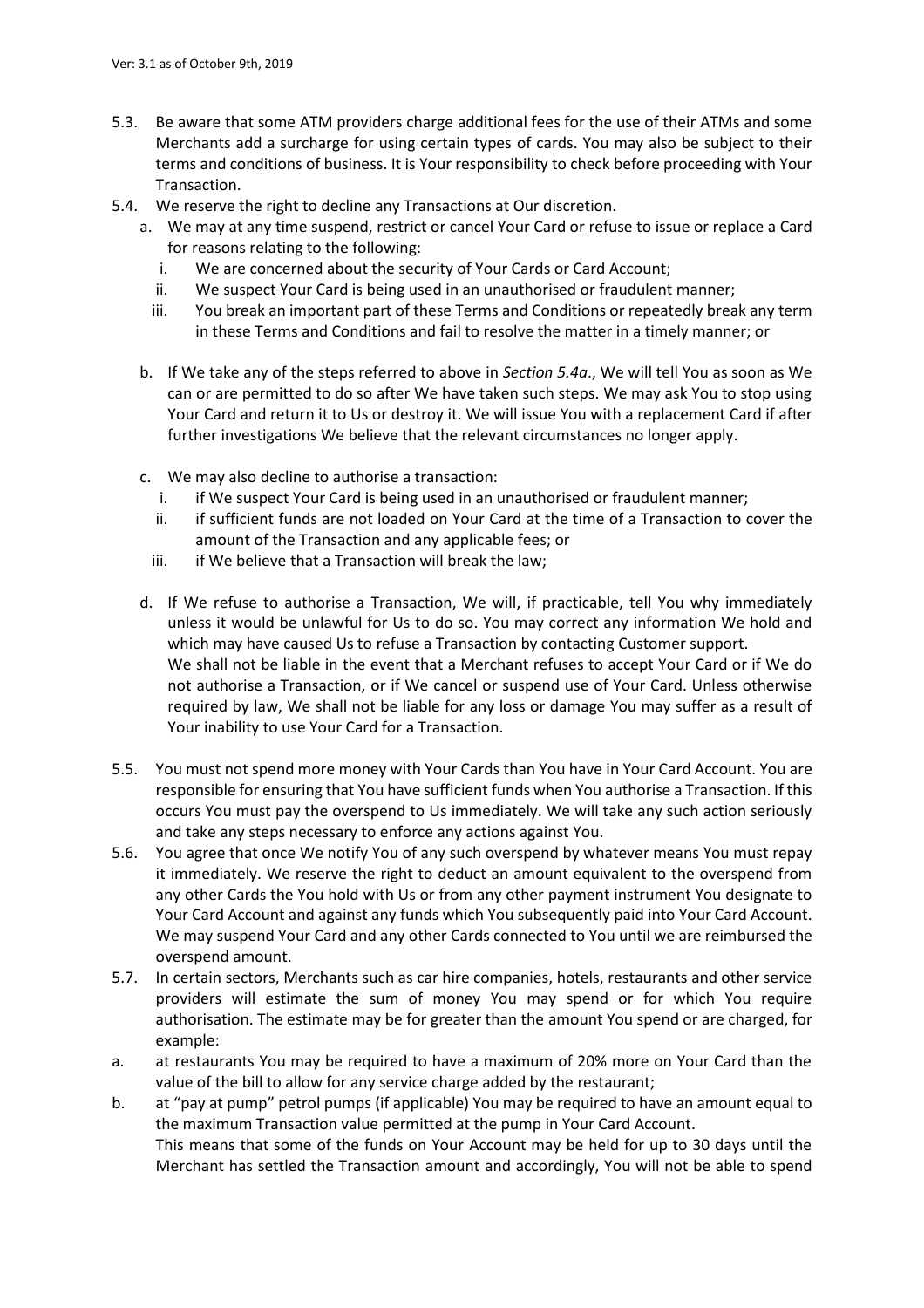this estimated sum during this period. We cannot release such sum without authorisation from the Merchant.

- 5.8. Merchants may not be able to authorise a Transaction if they cannot obtain online authorisation from Us. Any refunds for goods or services purchased with Your Card may only be returned as a credit to the Card. You are not entitled to receive refunds in cash.
- 5.9. We accept no responsibility for the goods or services purchased by You with Your Card. All such disputes must be addressed directly with the Merchant providing the relevant goods or services. Once You have authorised Your Card to make a purchase, We cannot stop that Transaction.
- 5.10. Authorising Transactions:
- a. A Card Transaction will be regarded as authorised by You where You authorise the Transaction at the point of sale by following the instructions provided by the Merchant to authorise the Transaction, which includes:
- i. entering Your PIN or providing any other security code;
- ii. signing a sales voucher;
- iii. providing the Card details and/ or providing any other details as requested;
- iv. waving or swiping the Card over a card reader;
- v. inserting a Card and entering Your PIN to request a cash withdrawal at an ATM;
- vi. making a request for a cash advance at any bank counter.
- b. Authorisation for a Transaction may not be withdrawn (or revoked) by You after the time We have received it. However, any transaction which is agreed to take place on a date later than the date it was authorised may be withdrawn if You give notice to the Merchant (providing a copy of the notice to Us) as long as notice was provided no later than the close of business on the business day before the transaction was due to take place. We may charge You a fee if a transaction is revoked by You under this Section (see the Fees Summary for details).
- 5.11. We reserve the right to apply a monthly maintenance charge, if we do, the amount will be set out in the Fees Summary. You are responsible for all Transactions and fees charged to Your Card Account.

# **6. Transactions made in foreign currencies**

If You use Your Card to purchase goods or services or withdraw cash in a currency other than the currency of Your Card Account, then such Transaction will be converted to the currency of Your Card on the day We receive details of it. We will use MasterCard ® authorised rates applicable for such a Transaction see www.mastercard.com/global/currencyconversion. A foreign exchange fee will also apply (see Fees Summary for details). Wherever You use Your Card, you must always do so in compliance with the laws of that jurisdiction.

# **7. Disputed Transactions**

- 7.1. You may be entitled to claim a refund in relation to Transactions made using Your Card where:
- a. the Transaction was not authorised under these Terms and Conditions;
- b. We are responsible for a Transaction which was incorrectly executed and notified to Us in accordance with *Section [12](#page-20-0)* below;
- c. a pre-authorised Transaction did not specify the exact amount at the time of its authorisation and the amount charged by a Merchant is more than You could reasonably have expected taking into account normal spending patterns on the Card or the circumstances of the Transaction. However a claim for a refund in this circumstance will not be accepted if the amount of the Transaction was made known to You at least 4 weeks before the Transaction date or if the claim is made more than 8 weeks after being debited to Your Card Account;
- d. We were notified of the unauthorised/incorrectly executed transaction within 13 months of the debit date of such Transaction.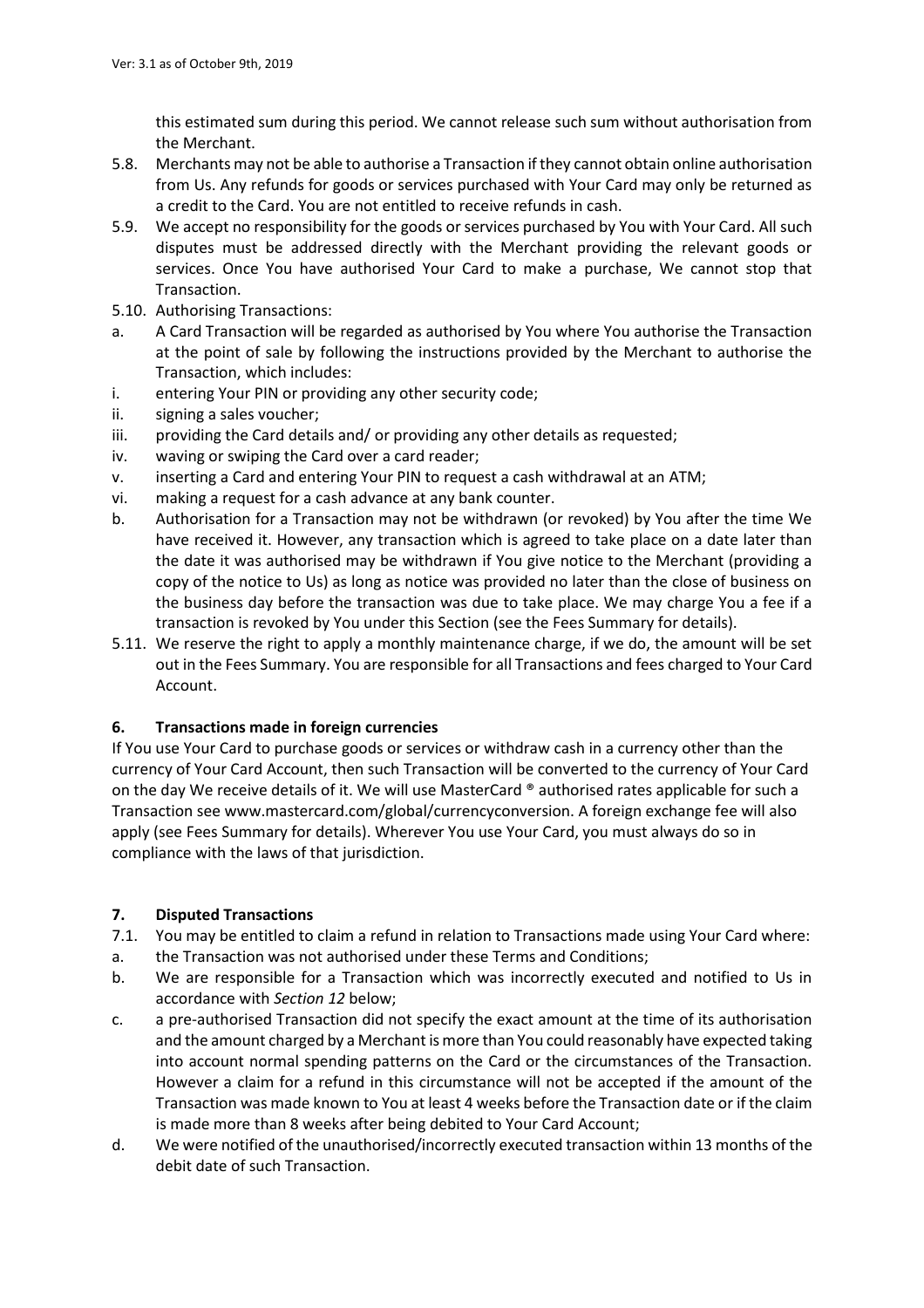- 7.2. If any of the above circumstances apply, You should contact the Merchant first as this may lead to a quicker resolution of the dispute. You can also ask Us to investigate the Transaction or misuse of Your Card. We will immediately process a refund of the amount of the disputed Transaction. We may need more information and assistance from You to carry out such investigation.
- 7.3. If We refund a disputed Transaction to Your Card Account and subsequently receive information to confirm that the Transaction was authorised by You and correctly posted to Your Card Account, We shall deduct the amount of the disputed transaction from the funds in Your Card Account. If there are no or insufficient funds then the provisions regarding overspend on Your Card Account (see *Sectio[n 5.6](#page-17-2)* will apply) will apply.
- 7.4. If Our investigations discover that the disputed transaction was genuine and authorised by You directly or indirectly, or that You have acted fraudulently or with gross negligence, We may charge You an investigation fee (see the Fees Summary for details).

# **8. Card expiry & damage & new cards**

- 8.1. Cards are valid for a period of [36] months from the date of issue. The expiry date of Your Card is printed on its front. You will not be able to use Your Card once it has expired, nor will you be able to use the funds in Your Card Account. We reserve the right to decline to issue a replacement Card.
- 8.2. If You do not request, nor have we provided you with a new Card following expiry of Your Card, any funds remaining in Your Card Account will remain for a period of 6 years from the Card expiry date. Your Card Account will be subject to a monthly maintenance charge (see Fees Summary). You may contact Customer support to request Your funds be returned to You at any time within the 6 year period. The funds cannot be provided to you in the form of cash (notes and coins). Any funds remaining in Your Card Account after 6 years will not be refunded.
- 8.3. Your Card is valid for the period stated on the Card, unless its use is terminated earlier by Us or You in accordance with these Terms and Conditions.
- 8.4. If You ask, We may replace a damaged Card, in this circumstance a fee may apply (see Fees Summary for details). You will be asked to provide Us with Your Card number and other information so that We can identify You.

# **9. Refunds**

9.1. If You receive a refund of sums paid for goods and services on Your Card, the refund amount will be added to the balance in Your Card Account.

# **10. Keeping your card safe**

- 10.1. You must keep Your Card safe. Your Card is personal to You and You must not give it to anyone else to use. You must take all reasonable precautions to prevent fraudulent use of Your Card.
- 10.2. You will receive a PIN for Your Card and You must keep Your PIN safe. This means that when You receive Your PIN You must memorise it. You must keep Your PIN secret at all times. You must not disclose Your PIN to anyone including friends, family or Merchant staff.
- 10.3. If You suspect that someone else knows Your PIN, change it as soon as possible. You can change it at most ATM's by selecting the "PIN Services" option or when You log on to Your Card Account. If You forget Your PIN You can access it when You log on to Your Card Account.

# **11. Liability**

11.1. If You know or suspect that Your PIN is known to an unauthorised person, or if You think a Transaction is unauthorised or has been incorrectly executed You must tell Us without delay by contacting Customer support. If You know or suspect Your Card is lost or stolen You must contact Customer support straight away.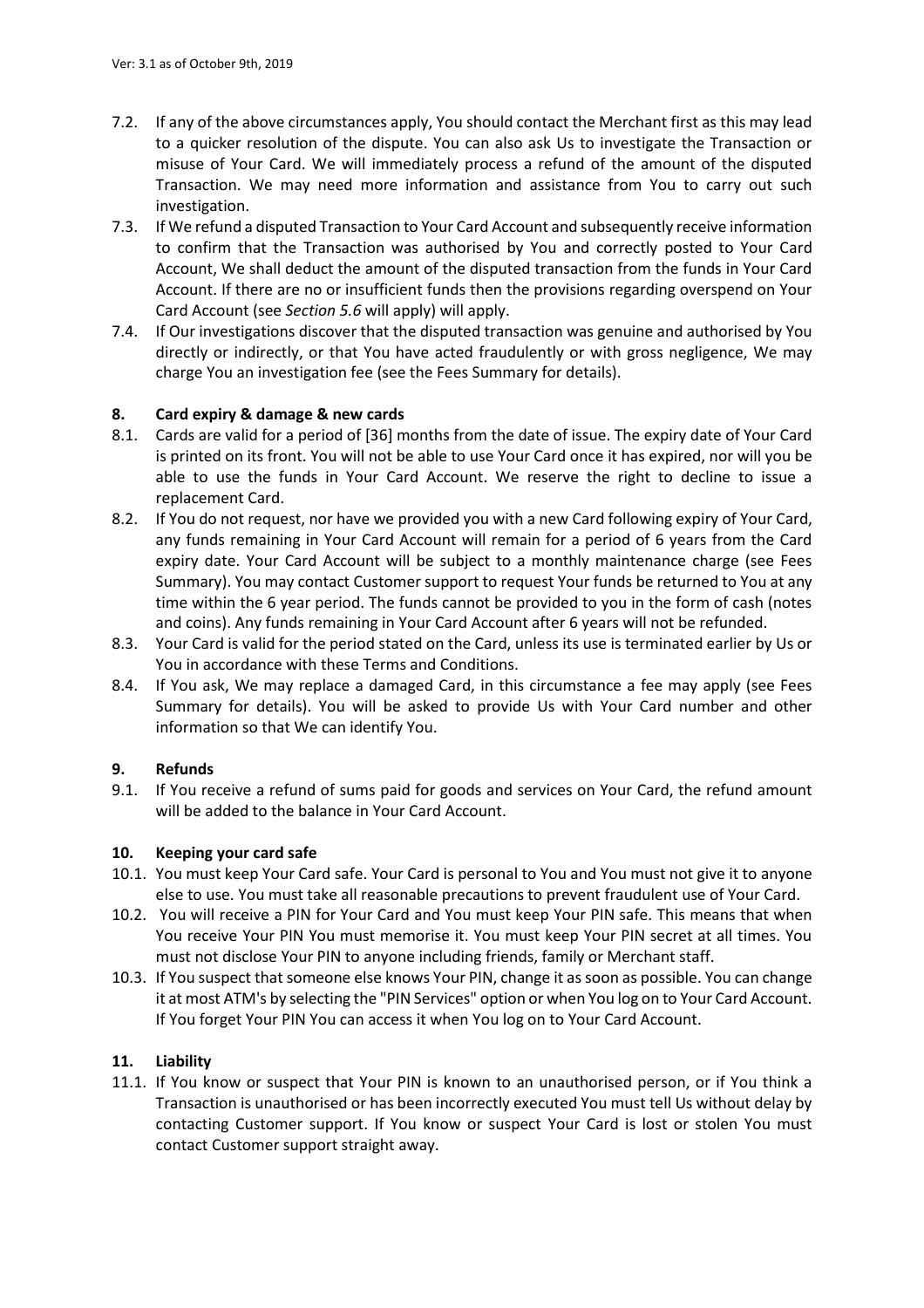- 11.2. Subject to *sectio[n 11.3](#page-20-1)*, Your maximum liability for any unauthorised Transactions on Your Card is £35, unless our investigations show that any disputed Transaction was authorised by You, or You have acted fraudulently or with gross negligence (for example by failing to keep Your Card or PIN secure or by failing to notify Us without delay on becoming aware of the loss, theft or unauthorised use of Your Card), in which case You will be fully liable for any loss We suffer resulting from the use of the Card.
- <span id="page-20-1"></span>11.3. You will not be liable for any losses incurred in respect of an unauthorised Transaction if You have exercised reasonable care in safeguarding Your Card and PIN and any other log-in details from risk of loss or theft and, upon becoming aware of an unauthorised Transaction or the loss or theft of Your Card or PIN or other log-in details, you notified Us promptly. Once You have notified Us of the loss, theft, misappropriation or unauthorised use of Your Card or PIN or other log-in details and, provided You have not acted fraudulently or with gross negligence, We will refund the amount of any Transaction that occurs which Our investigations show were not authorised by You.
- 11.4. We reserve the right to charge You for any reasonable costs that We incur in taking action to stop You using Your Card and to recover any monies owed as a result of Your activities.
- 11.5. Our liability to You under these Terms and Conditions shall be subject to the following exclusions and limitations. We will not be liable for any loss arising from:
- a. a Merchant refusing to accept Your Card; or
- b. any cause which results from abnormal or unforeseen circumstances beyond Our reasonable control or which would have been unavoidable despite all Our efforts to stop it; or
- c. Us suspending, restricting or cancelling Your Card or refusing to issue or replace it if We suspect Your Card or Card Account is being used in an unauthorised or fraudulent manner, or as a result of You breaking an important term or repeatedly breaking any term in these Terms and Conditions;
- d. Our compliance with any applicable laws;
- e. loss or corruption of data unless caused by Our wilful default/wrong doing.
- 11.6. Unless otherwise required by law or as set out in these Terms and Conditions, We will not be liable to You in respect of any losses You or any third party may suffer in connection with the Card as a result of Our actions which were not a foreseeable consequence of Our actions.
- 11.7. We will not be liable for the goods or services that You purchase with Your Card.
- 11.8. From time to time, Your ability to use Your Card may be interrupted, e.g. when We carry out maintenance. If this happens, You may be unable to
- a. load Your Card; and/or
- b. use Your Card to pay for purchases or obtain cash from ATMs (if applicable); and/or
- c. obtain information about the funds available in Your Card Account and/or about Your recent Transactions.
- 11.9. Where the Card is faulty Our liability shall be limited to replacement of the Card loaded with Your funds on the Card Account.
- 11.10.Where sums are incorrectly deducted from Your Card Account Funds Our liability shall be limited to payment to You of an equivalent amount.
- 11.11.In all other circumstances Our liability will be limited to repayment of the amount of the funds in Your Card Account

# <span id="page-20-0"></span>**12. Lost, stolen or & unauthorised transactions**

- 12.1. You should treat the value on Your Card like cash in a wallet. If Your Card is lost or stolen or there is unauthorised use of Your Card, You may lose some or all of the value on Your Card Account in the same way as if You lost cash.
- 12.2. If You believe that any Transaction posted to Your Card is unauthorised, has been posted in error or is otherwise incorrect, You must also let Us know immediately by contacting Customer support. We may require You to provide details of Your complaint in writing.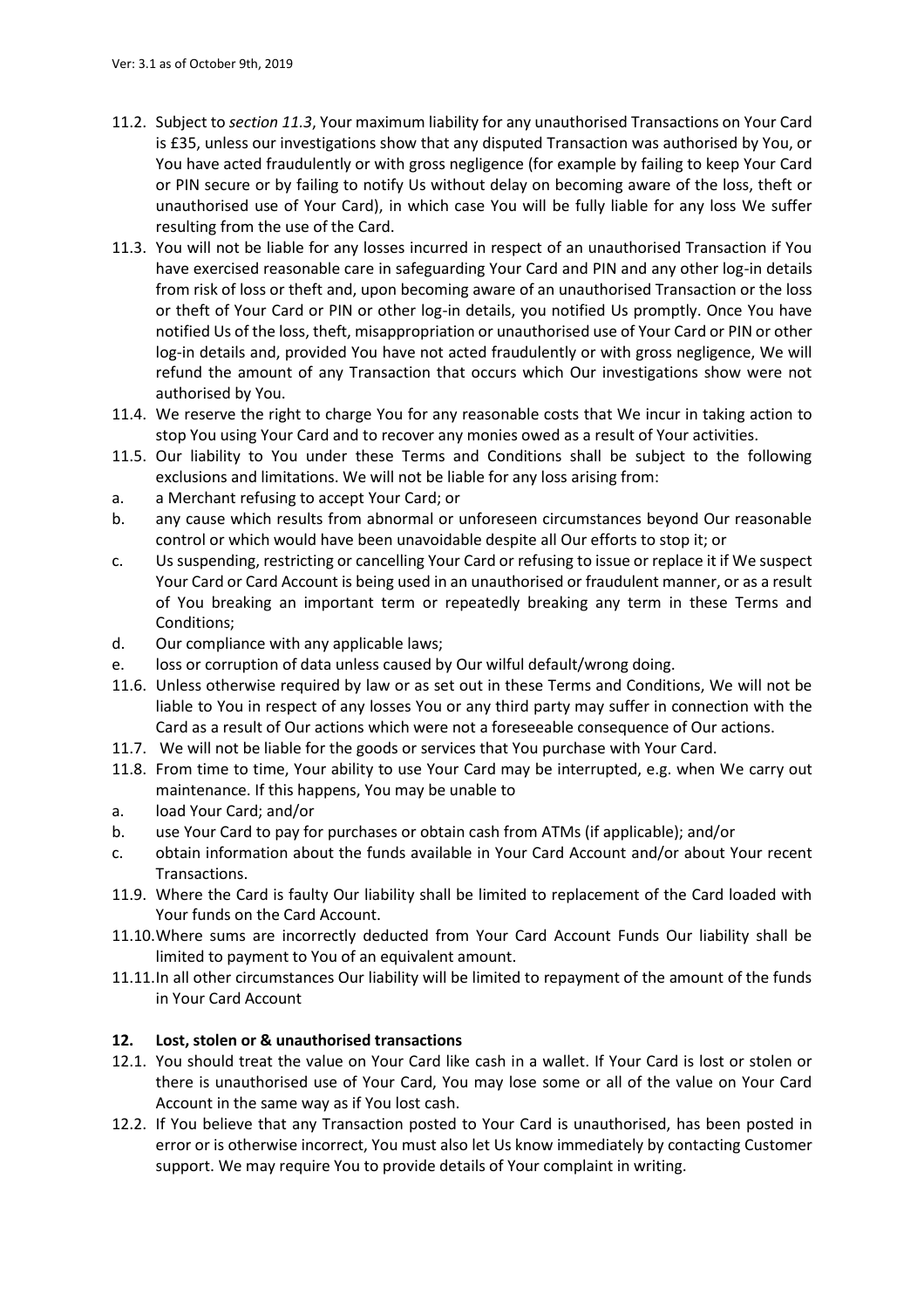- 12.3. You may be required to help Us, Our agents or any enforcement agency, at Our request, if Your Card is lost or stolen or if We suspect Your Card is being misused.
- 12.4. If Your Card is reported lost or stolen We will cancel it and may issue a new one. A fee may apply (See Fees Summary).
- 12.5. If You find Your Card after You have reported it lost, stolen or misused, You must destroy it and inform Us immediately.
- 12.6. No refund will be made until any investigation that We need carry out is complete. We reserve the right not to refund sums to You if We believe that You have not acted in accordance with these Terms and Conditions.

# **13. Statements**

13.1. You can view Your Card Account balance and Transactions on the Website at any time . You are responsible for keeping Your log on details secret. If You believe someone else is using Your log on details on or may know it You must contact Customer support immediately.

# **14. Cancellation, termination and suspension**

- <span id="page-21-0"></span>14.1. You may cancel Your Card and Card Account up to 14 days after You receive Your Card ('the Cancellation Period'), without reason, by contacting Customer support. We will not charge You a cancellation fee. We will require You to confirm Your wish to cancel in writing. This will not entitle You to a refund of any Transactions You have made (authorised or pending) or charges incurred in respect of such Transactions. The purchase price of the Card (Card Fee) will not be refundable.
- 14.2. Depending on the method by which You choose to have Your remaining Card Account balance refunded, a fee may be charged which will be deducted from the balance of Your Account (see Fees Summary for details).
- 14.3. You may cancel Your Card , or at any time and without penalty i. during the Cancellation Period (see *Section [14.1](#page-21-0)* above) or ii. if You disagree with a charge we intend to make to these Terms and Conditions. You may also cancel Your Card at any time, for any reason however a cancellation fee will apply (see Fees Summary for details).
- 14.4. To cancel Your Card You must notify Customer support. You will be responsible for any Transaction You have made or charges incurred before You cancelled Your Card. Once We have been notified by You, We will block the Card straight away so it cannot be used We will wait 21 days for all Transactions to be processed before We refund the remaining balance of money to You. This is to ensure all Your pending Transactions have been settled.
- 14.5. When Your Card is cancelled You must destroy it by cutting it in half through the chip and magnetic strip.
- 14.6. We can terminate Your Card at any time if We give You 2 months' notice and refund any remaining funds to Your nominated bank account.
- 14.7. We can suspend or terminate these Terms and Conditions with You and Your use of Your Card immediately if i. You have not complied with these Terms and Conditions, or ii. if We have reason to believe that You have used or intend to use the Card in a negligent manner or for fraudulent or other unlawful purposes or iii. if We can no longer process Your Transactions for any legal or security reason or due to actions of any third party or iv. if You fail to pay any fees or charges that You have incurred or fail to repay any overspend incurred on Your Card Account.
- 14.8. These Terms and Conditions will terminate in the event of Your death.
- 14.9. We can suspend Your Card at any time with immediate effect if a. We discover that any information You have provided is incorrect or incomplete; or b. if a Transaction has been declined because of lack of available value in Your Card Account.
- 14.10.If any Transaction, fee or charge is found to have been incurred using Your Card following cancellation or termination, You agree to pay all such sums to Us immediately on demand.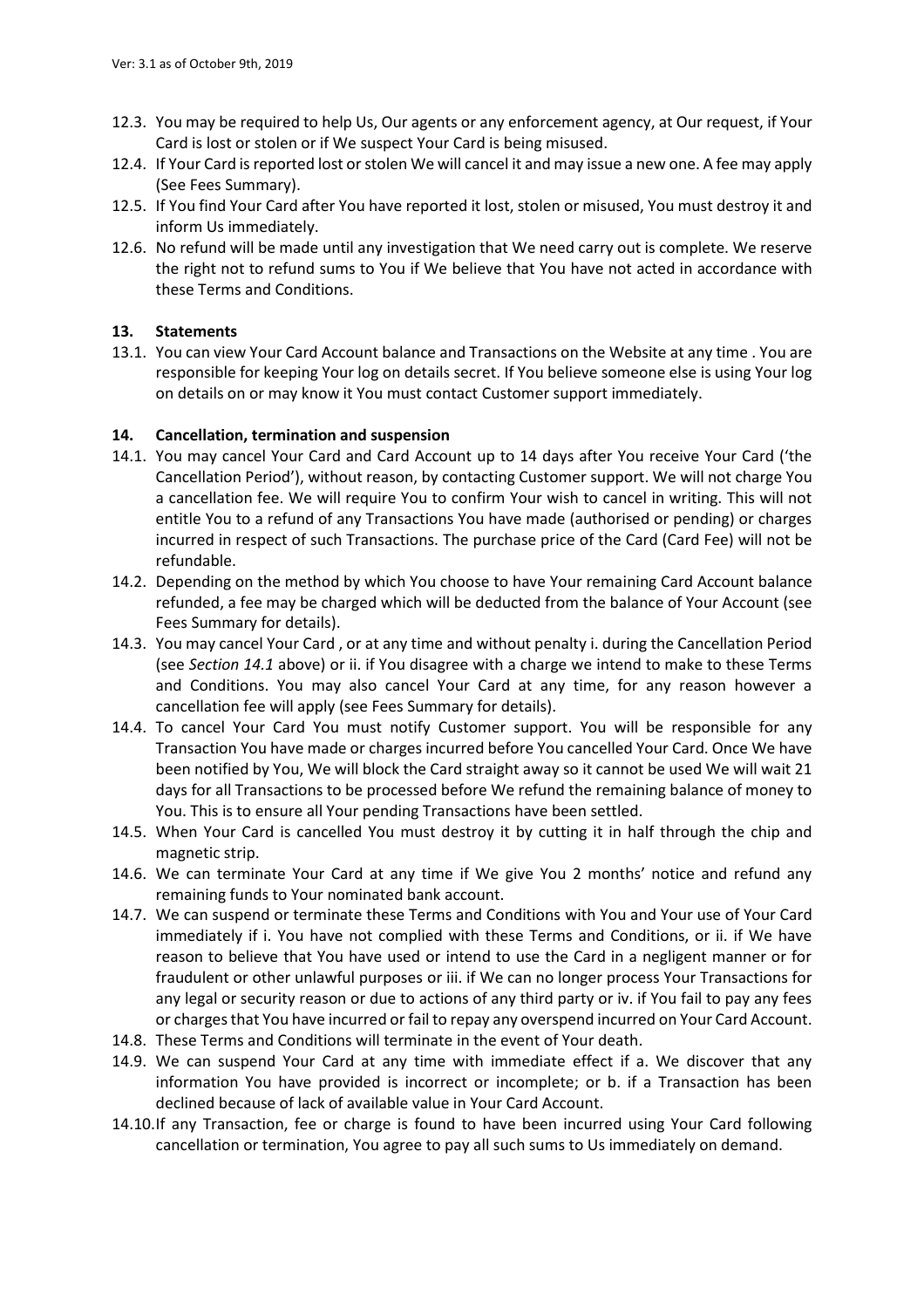# **15. Personal data**

- 15.1. CashFlows Europe Limited respects and complies with the EU General Data Protection Regulations (GDPR). CashFlows privacy policy can be found here www.cashflows.com/privacypolicy.
- 15.2. As You make use of our Card, You acknowledge that We can use Your personal data in accordance with these terms and conditions and our Privacy Policy. We will use and protect Your personal data in accordance with applicable data protection laws and regulations.

# **16. Your details**

- 16.1. You must let Us know as soon as possible if You change Your name, address, telephone number (or e-mail address). If We contact You in relation to Your Card, for example, to notify You that We will be changing the Terms and Conditions or have cancelled Your Card and wish to send You a refund, We will use the most recent contact details You have provided to Us. (Any e-mail to You will be treated as being received as soon as it is sent by Us).
- 16.2. We will not be liable to You if Your contact details have changed and You have not told Us.

# **17. Complaints procedure**

- 17.1. If You are not satisfied with the service You are receiving You should provide written details of Your concerns to Customer support. All queries will be handled in accordance with Our complaints procedure. Customer support will provide a copy of the complaint procedure upon request. You can also access it on the Website.
- 17.2. If We are unable to resolve Your complaint, You may contact the Financial Ombudsman Service.
- 17.3. You may contact the Financial Ombudsman Service by:

Post: addressing Your complaint to the Financial Ombudsman Services, South Quay Plaza, 183 Marsh Wall, London E14 9SR, United Kingdom;

Phone: on 0845 080 1800; or

E-mail: at enquires@fisancial-ombudsman.org.uk.

The Financial Ombudsman Service's website is www.financial-ombudsman.org.uk.

# **18. Customer support**

The Manigo Customer support department is open from Monday to Friday – excluding public holidays in the UK – from 8 a.m. to 5 p.m. GMT. You can report a lost and stolen as well as lock your card at any time by using the Manigo App.

We may record any conversation You have with customer support team for training and/or monitoring purposes.

Our contact details are: Post: Manigo, Level 39 Tech Hub, One Canada Square, E14 5AB London, UK Phone: +44 (0) 1903 680 360 E-mail: [support@manigo.com](mailto:support@manigo.com)

# **19. Fees**

19.1. Your use of Your Card is subject to the fees and charges set out in the Fees Summary on the Website. These fees and charges are part of these Terms and Conditions. Any or all of these fees/charges may be waived or reduced at Our discretion. Our fees/charges may change over time, if so We will notify You in advance of such changes in accordance with *Section [1.1](#page-15-1)*. Your banking provider may make charge a fee for the transfer of funds and/or additional ATM fees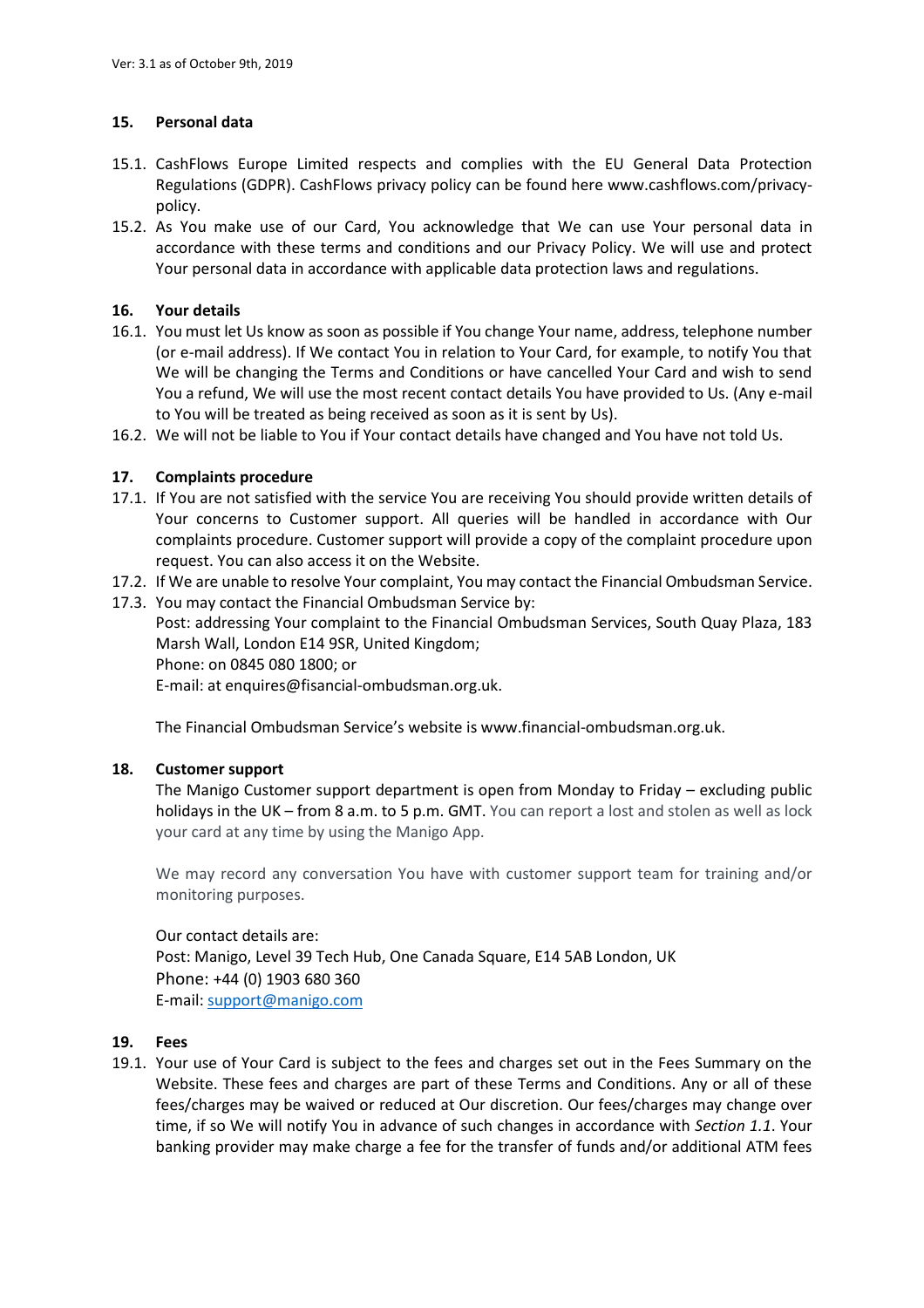may be charged by the ATM provider. Any such fees would be in addition to the fees set out in the Fees Summary on the Website.

19.2. Fees and charges will be paid from Your Card Account at such time they are incurred.

# **General**

- 19.3. In these Terms and Conditions, headings are for convenience only and shall not affect the interpretation of these Terms and Conditions. Any delay or failure by Us to exercise any right or remedy under these Terms and Conditions shall not be interpreted as a waiver of that right or remedy or stop Us from exercising Our rights at any subsequent time.
- 19.4. You may not novate, assign or transfer any rights and/or benefits under these Terms and Conditions. We may assign, transfer or novate Our rights and benefits and obligations at any time without prior written notice to You. If You do not want to transfer to the new Card Issuer You may contact Us and We will terminate Your Card and Card Account. Any balance remaining in Your Card Account will be returned to You in accordance with Our redemption procedure. We may subcontract any of Our obligations under these Terms and Conditions.
- 19.5. In the event that any part of these Terms and Conditions are held not to be enforceable, this shall not affect the remainder of these Terms and Conditions which shall remain in full force and effect.
- 19.6. You will remain responsible for complying with these Terms and Conditions until Your Card and Your Card Account are closed (for whatever reason) and all sums due under these Terms and Conditions have been paid in full.
- 19.7. These Terms and Conditions are written and available only in English and all correspondence with You in respect of Your Card and Card Account shall be in English In the event that these Terms and Conditions are translated, the version in English shall take priority.
- 19.8. These Terms and Conditions are governed by the laws of England and You agree to the nonexclusive jurisdiction of the English courts.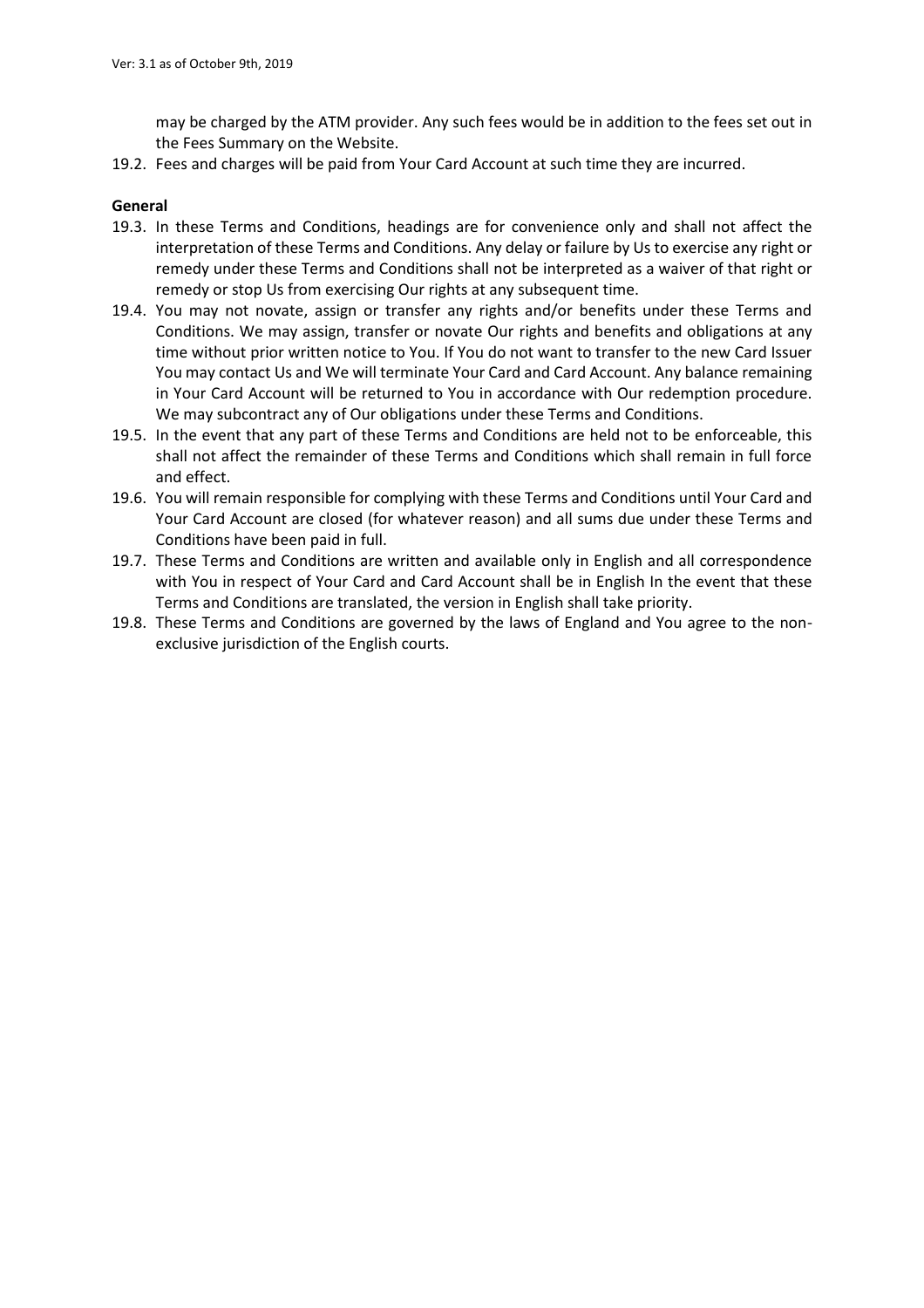# **SCHEDULE 1 TO ANNEX 1 – DEFINITIONS**

**"Card Account"** means the electronic money account held by You with Us and to which Your Card is linked.

**"Account Holder", "You" or "Your"** means the person who has opened a Card Account with Us by agreeing to these Terms and Conditions.

**"Card Issuer"** means CashFlows Europe Limited (registered number 5428358), CPC1, Capital Park, Cambridge, CB21 5XE, United Kingdom, CashFlows Europe Limited is an electronic money issuer regulated by the Financial Conduct Authority under registration number FRN: 900006.

**"Customer support"** Our contact details are:

| E-mail:    | support@manigo.com                                              |
|------------|-----------------------------------------------------------------|
| Post:      | Manigo, Level39 Tech Hub, One Canada Square, London E14 5AB, UK |
| Telephone: | +44 (0) 1903 680 360                                            |

Lost or Stolen Telephone: +44 (0) 1903 680 360

**"Card Account" or "Account"** means the electronic money multi currency account held by You with the Card Issuer and to which Your Card is linked.

**"Manigo App"** is the software product that a User uses to access the Card Account, obtain information and use the Manigo Services. It can be, but not limited to, in the form of a website or an application for a computing device, personal computer or mobile device.

**"Manigo Card" or "Card"** means the Manigo MasterCard® prepaid card issued to You whether in the form of a plastic, digital or virtual card, under these Terms and Conditions.

**"Manigo Service"** means the payment solution that allows Users to make (i) card transactions; (ii) transfer, request, collect, split money to/for other Users or Non Users; or (iii) withdraw monies from your Account using a mobile device, the internet or other technologies through which Manigo may choose to offer its payment solution from time to time.

**"Manigo"** means Manigo Services Limited.

**"MasterCard®"** means MasterCard International incorporated in New York or its successors or assigns. **"Merchant"** means a retailer or any other person or firm or company providing goods and /or services that accepts cards displaying the MasterCard® acceptance symbol in payment for such goods and /or services.

**"Payment Instrument"** means a Card Account, a Registered Bank Account, or the Manigo Card.

**"PIN"** means the personal identification number which We may issue or approve to be used with Your Card.

**"Terms and Conditions"** means these terms and conditions together with the Fees Summary, any supplementary terms and conditions and amendments to them that We may notify You of from time to time.

**"Transaction"** means the use of the Manigo Services to instruct a third party to send/receive/request/split/collect/exchange funds on your behalf for a purpose permitted hereunder. Transaction also means also any cash withdrawal, purchase of goods and/or services (as appropriate) completed by You using Your Manigo Card, or any action which alters the balance of Your Card Account.

**"Us" or "We" or "Our"** means CashFlows Europe Limited.

**"User"** means any person or entity using the Manigo Services including you and other Manigo Members.

**"Website"** means www.manigo.com.